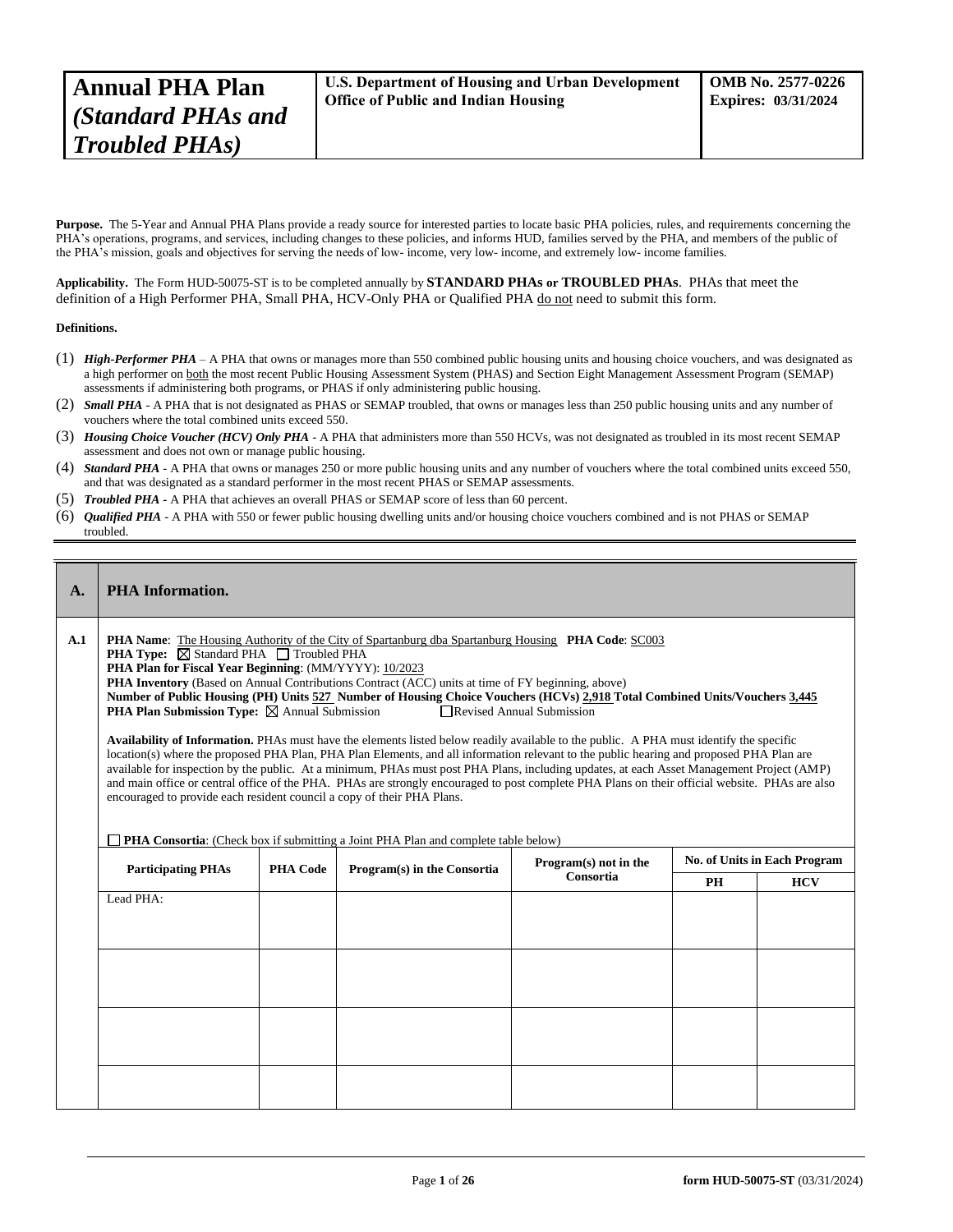| Y<br>⊠<br>$\Box$<br>⊠<br>□<br>⊠<br>⊠<br>⊠   | <b>Revision of Existing PHA Plan Elements.</b>                                                                                                                                                                                                                                                                                                                                                                                                                                                                                                                                                                                                                                                                                                                                                                                                                                                     |  |              |                 |  |  |  |  |
|---------------------------------------------|----------------------------------------------------------------------------------------------------------------------------------------------------------------------------------------------------------------------------------------------------------------------------------------------------------------------------------------------------------------------------------------------------------------------------------------------------------------------------------------------------------------------------------------------------------------------------------------------------------------------------------------------------------------------------------------------------------------------------------------------------------------------------------------------------------------------------------------------------------------------------------------------------|--|--------------|-----------------|--|--|--|--|
|                                             |                                                                                                                                                                                                                                                                                                                                                                                                                                                                                                                                                                                                                                                                                                                                                                                                                                                                                                    |  |              |                 |  |  |  |  |
|                                             | (a) Have the following PHA Plan elements been revised by the PHA?                                                                                                                                                                                                                                                                                                                                                                                                                                                                                                                                                                                                                                                                                                                                                                                                                                  |  |              |                 |  |  |  |  |
| $\overline{\mathbb{Z}}$<br>⊠<br>$\Box$<br>П | $\mathbf N$<br>$\Box$<br>Statement of Housing Needs and Strategy for Addressing Housing Needs<br>$\boxtimes$ Deconcentration and Other Policies that Govern Eligibility, Selection, and Admissions.<br>Financial Resources.<br>$\boxtimes$ Rent Determination.<br>Operation and Management.<br>$\Box$<br>Grievance Procedures.<br>Homeownership Programs.<br>Community Service and Self-Sufficiency Programs.<br>$\Box$<br>$\boxtimes$<br>Safety and Crime Prevention.<br>Pet Policy.<br>$\Box$<br>$\boxtimes$ Asset Management.<br>$\boxtimes$ Substantial Deviation.<br>$\boxtimes \square$ Significant Amendment/Modification<br>(b) If the PHA answered yes for any element, describe the revisions for each revised element(s):<br>(c) The PHA must submit its Deconcentration Policy for Field Office review.<br><b>Statement of Housing Needs and Strategy for Addressing Housing Needs</b> |  |              |                 |  |  |  |  |
|                                             | Spartanburg Housing strives to assist in addressing the needs of low-income, very low-income, and extremely low-income families in the City of<br>Spartanburg and Spartanburg County. Spartanburg Housing does this through its Asset Management Program, Housing Choice Voucher (HCV)<br>Program, and other Affordable / Moderate Income Programs and HUD's Rental Assistance Demonstration (RAD) program.                                                                                                                                                                                                                                                                                                                                                                                                                                                                                        |  |              |                 |  |  |  |  |
|                                             | There continues to be a need for affordable housing programs provided by the PHA as evidenced by occupancy rates in assisted housing as well as<br>by response to wait list openings for Public Housing, HCV and Affordable Housing within the jurisdiction.<br>Spartanburg Housing serves over 3,445 families under its various housing programs (See Table 1 below):                                                                                                                                                                                                                                                                                                                                                                                                                                                                                                                             |  |              |                 |  |  |  |  |
|                                             | Table 1                                                                                                                                                                                                                                                                                                                                                                                                                                                                                                                                                                                                                                                                                                                                                                                                                                                                                            |  |              |                 |  |  |  |  |
|                                             | <b>Housing Programs</b>                                                                                                                                                                                                                                                                                                                                                                                                                                                                                                                                                                                                                                                                                                                                                                                                                                                                            |  | <b>Units</b> | <b>Vouchers</b> |  |  |  |  |
|                                             | <b>Public Housing</b>                                                                                                                                                                                                                                                                                                                                                                                                                                                                                                                                                                                                                                                                                                                                                                                                                                                                              |  | 527          |                 |  |  |  |  |
|                                             | Housing Choice Voucher (HCV) HCV (Voucher Program)                                                                                                                                                                                                                                                                                                                                                                                                                                                                                                                                                                                                                                                                                                                                                                                                                                                 |  |              | 2,378           |  |  |  |  |
|                                             | Mainstream                                                                                                                                                                                                                                                                                                                                                                                                                                                                                                                                                                                                                                                                                                                                                                                                                                                                                         |  |              | 150             |  |  |  |  |
|                                             | Affordable/Moderate Income                                                                                                                                                                                                                                                                                                                                                                                                                                                                                                                                                                                                                                                                                                                                                                                                                                                                         |  | 345          |                 |  |  |  |  |
|                                             | RAD - PBV                                                                                                                                                                                                                                                                                                                                                                                                                                                                                                                                                                                                                                                                                                                                                                                                                                                                                          |  |              | 385             |  |  |  |  |
|                                             | RAD - PBRA                                                                                                                                                                                                                                                                                                                                                                                                                                                                                                                                                                                                                                                                                                                                                                                                                                                                                         |  | 80           |                 |  |  |  |  |
|                                             | <b>VASH</b>                                                                                                                                                                                                                                                                                                                                                                                                                                                                                                                                                                                                                                                                                                                                                                                                                                                                                        |  |              | 5               |  |  |  |  |

RAD  $3,391$ VASH 0 **Total 6,227**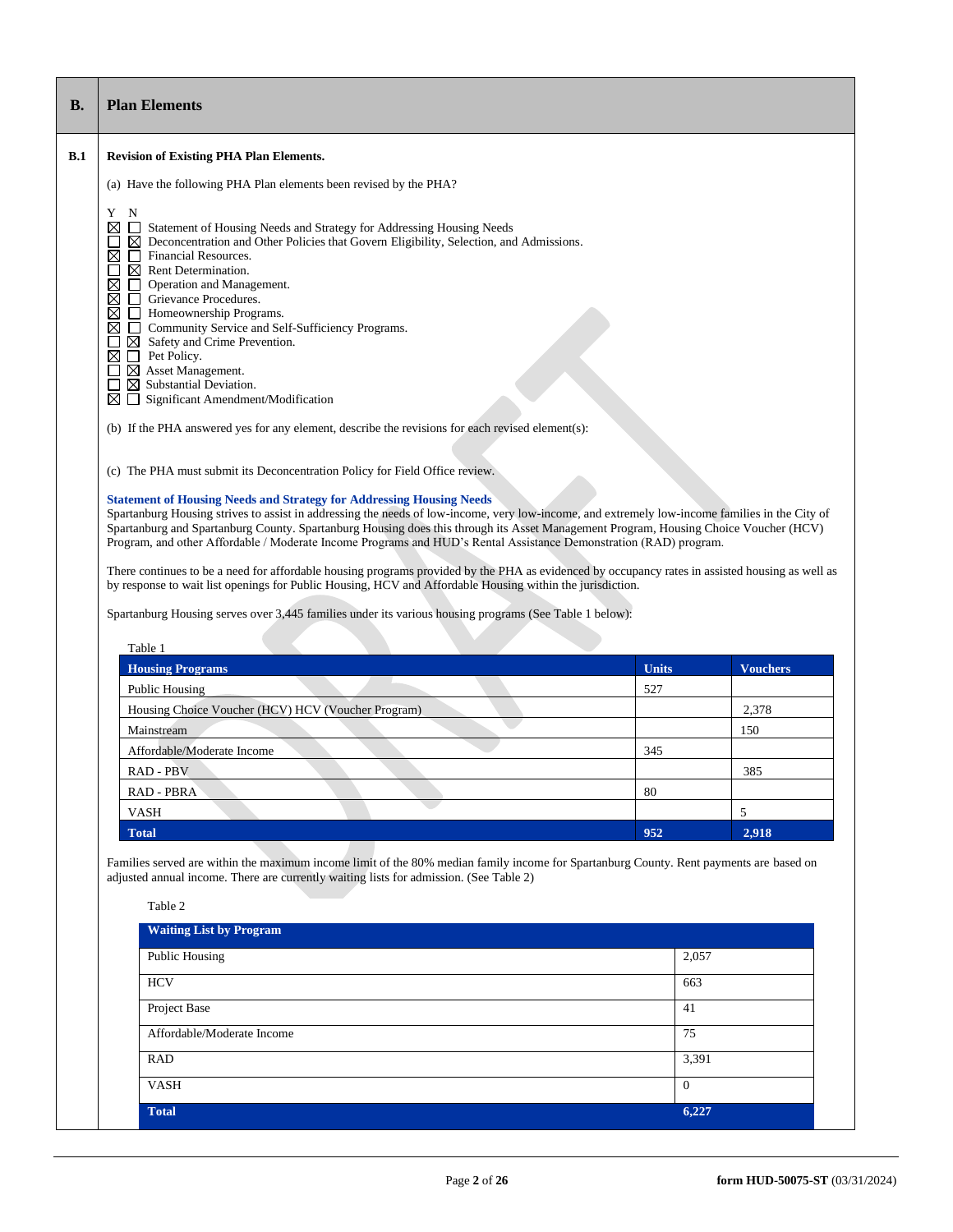The 2021 Median Income for the Spartanburg, SC MSA is \$68,800. Income Limits are based on the family size or number of persons in the family. Currently, 48.5 percent of Spartanburg Housing households consist of only one member. The area median income limit (AMI) in the Spartanburg, SC, MSA (Metropolitan Statistical Area) is 30 percent for a family with three is \$21,960. In the Asset Management programs, 80 percent fall below this limit. The Housing Choice Voucher (HCV) participants are at 77% AMI. In addition, both programs serve the following elderly/disabled populations: HCV- elderly 25% and 24% disabled; Asset Management – elderly 25% and 31% disabled.

Households of various races and ethnic groups of families on our waiting lists for Asset Management account as 33.33% White, 56.25% Black, .41% Asian, 1.25% American Indian and 4.58% Hispanic and 4.18% other. Housing Choice Voucher (HCV) Program waiting lists total as 9.60%White, 76.89% Black, 7.84% Hispanic and other 5.67%.

### Housing Choice Voucher Waitlist

Spartanburg Housing may utilize a lottery system to place applicants on the waiting list for the Housing Choice Voucher Program. The lottery system will only be used if more than 5,000 applications are received.

Once the application deadline expires and the waitlist is closed, Spartanburg Housing will conduct a lottery to randomly assign a lottery number to all pre-applications in the preliminary applicant pool. The pre-applications will then be placed on the HCV waitlist in sequential order based on the assigned lottery number, and then sorted by preference(s) to determine the position on the waitlist.

Spartanburg Housing will determine the total number of families to be placed on the wait list. The total number of families on the waitlist should not exceed a reasonable estimated wait time to be selected from the waitlist. Applicants selected for placement on the waitlist will be notified. Those applications not selected for the waitlist will received a notice and must reapply when the waiting list reopens.

Spartanburg Housing continues to accept applicants on the HCV waiting list from veterans who currently live in Spartanburg County. Families who apply must meet the local residency and veteran preference. Spartanburg Housing accepts applications from families who are currently being displaced by government action.

# **Affordability**

Like many South Carolina communities, affordability is by far the largest housing problem in Spartanburg. The most recent Census estimates show 45.7% of renters and 23.2% of homeowners pay more than 30% of their income on housing costs (2015 American Community Survey).

# **Supply**

As of March 2022, there were 6,227 households on Spartanburg Housing's waiting lists. There is a significantly high unmet demand for assisted housing in Spartanburg. Current funding levels simply do not allow supply to meet the demand.

#### **Quality**

Quality affordable units that are both decent and safe are needed throughout the jurisdiction.

# **Accessibility**

Spartanburg Housing complies with the Americans with Disabilities Act (ADA) requirements by having 5% of its housing stock meet the accessibility requirements.

# Size of Units

Spartanburg Housing's Asset Management units are comprised of various sizes and types of units which include duplexes, garden style apartments, townhouses, high-rise apartments and range from efficiencies to five bedrooms.

## Location

Factors that must be considered in developing housing include location, services, amenities, proximity to health care, shopping, affordability, transportation, and schools.

# **Strategies for Addressing the Housing Needs**

1. Spartanburg Housing intends to maintain the availability of decent, safe and affordable housing needs by:

- a. One for one replacement of units repositioned due to RAD.
- b. Leveraging private or other public funds as available to create additional affordable housing opportunities by:
	- i. Continue to support and to seek partnerships and alliances with non-profit and for-profit developers
	- ii. Identify opportunities, Low-Income Housing Tax Credits (LIHTC) RAD, Project-Based Vouchers, HOME or other grants supporting rehabilitation or development
	- iii. Consider utilizing bonding capacity
- c. Utilize Demolition or Disposition Transitional Funding (formerly Replacement Housing Factor Funds) and or development fees as available.
- d. Review opportunities to acquire or build units or developments.
- e. Use LIHTC program (both 4%  $\&$  9% credits) when available to rehabilitate existing, or to construct new affordable rental property. Support efforts by the City of Spartanburg and the Highland Community in the development of a Master Plan for Highland Area.
- f. Maintain a minimum of 98% occupancy rate. Maintain vacant unit turnover time at or below 20 days.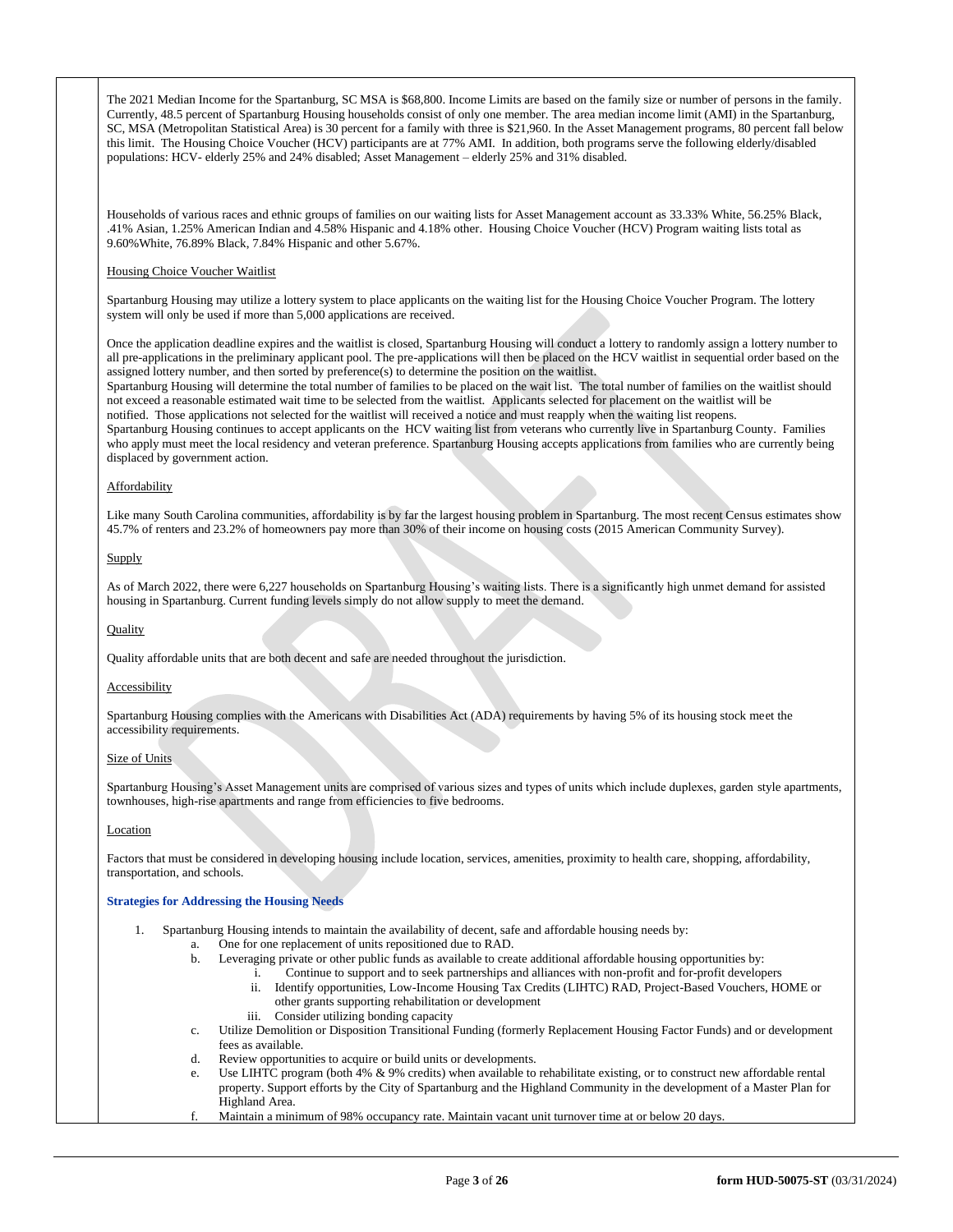- g. Improve housing management monitoring and internal reporting tools. Maintain a high level of accountability, while implementing timely tracking, scheduling, and follow-up for rent collection efforts, vacancy turnover management, and new leases.
- 2. Review applications for additional vouchers through the NOFA process.
	- a. The Housing Choice Voucher (HCV) Program may issue an RFP for project-based vouchers or will utilize PBV's in accordance with RAD guidance in an effort to support the increase of affordable assisted housing within the community. HCV will review published NOFAs to determine eligibility and capacity.

The City's Consolidated Plan reflects a lack of affordable housing as a potential barrier. Spartanburg Housing entered into a MOU with the City of Spartanburg and the County of Spartanburg to address the HUD, Affirmatively Furthering Fair Housing protocol. Spartanburg Housing participates in the United Way, Financial Stability and Housing Task Force, and continues to work with community partners to identify and address issues involving affordable housing. Spartanburg Housing will seek replacement of public housing units lost in the inventory by demolition. Spartanburg Housing will market the HCV program among owners, particularly those outside of areas of minority and poverty concentration.

# **Deconcentration and Other Policies that Govern Eligibility, Selection, and Admissions**

# PHA Policies Governing Eligibility, Selection, Admissions Policy, including De-concentration and Wait List Procedures. [24 CFR Part 903.7 (b)]

The PHA's admission policy must be designed to provide for deconcentration of poverty and income-mixing by bringing higher income tenants into lower income projects and lower income tenants into higher income projects. A statement of the PHA's deconcentration policies must be in included in its annual plan [24 CFR 903.7(b)].

The PHA's deconcentration policy must comply with its obligation to meet the income targeting requirement [24 CFR 903.2(c)(5)].

Developments subject to the deconcentration requirement are referred to as 'covered developments' and include general occupancy (family) public housing developments. The following developments are not subject to deconcentration and income mixing requirements: developments operated by a PHA with fewer than 100 public housing units; mixed population or developments designated specifically for elderly or disabled families; developments operated by a PHA with only one general occupancy development; developments approved for demolition or for conversion to tenant-based public housing; and developments approved for a mixed-finance plan using HOPE VI or public housing funds [24 CFR 903.2(b)].

# *Steps for Implementation [24 CFR 903.2(c)(1)]*

- 1. Spartanburg Housing will determine the average income of all families in all covered developments on an annual basis.
- 2. Spartanburg Housing will determine the average income of all families residing in each covered development (not adjusting for unit size) on an annual basis.
- 3. For developments outside the EIR Spartanburg Housing will take the following actions to provide for deconcentration of poverty and income mixing:
	- a. Spartanburg Housing will review the waiting list and offers to determine if marketing additional marketing of other properties will allow for transfers.

# *Order of Selection [24 CFR 960.206(e)]*

Families will be selected from the waiting list based on date and time of receipt of application, size of unit required, and preference. Among applicants with the same preference, families will be selected on a first-come, first-served basis according to the date and time their complete application is received by Spartanburg Housing.

When selecting applicants from the waiting list, Spartanburg Housing will match the characteristics of the available unit (unit size, accessibility features, unit type) to the applicants on the waiting lists. Spartanburg Housing will offer the unit to the highest-ranking applicant who qualifies for that unit size or type, or that requires the accessibility features.

By matching unit and family characteristics, it is possible that families who are lower on the waiting list may receive an offer of housing ahead of families with an earlier date and time of application or higher preference status.

Factors such as deconcentration or income mixing, and income targeting will also be considered in accordance with HUD requirements and Spartanburg Housing policy.

# *Notification of Selection*

- 1. Spartanburg Housing will notify the family electronically or by first class mail when it is selected from the waiting list.
- 2. The notice will inform the family of the following:
	- a. Date, time, and location of the scheduled application interview, including any procedures for rescheduling the interview
	- b. Who is required to attend the interview
	- c. Documents that must be provided at the interview to document the legal identity of household members, including
	- information about what constitutes acceptable documentation
	- d. Documents that must be provided at the interview to document eligibility for a preference, if applicable
	- Other documents and information that should be brought to the interview
- If a notification letter is returned to the PHA with no forwarding address, the family will be removed from the waiting list without further notice. Such failure to act on the part of the applicant prevents the PHA from making an eligibility determination; therefore, no informal hearing will be offered.
- If a notification letter is returned to the PHA with a forwarding address, the letter will be changed to reflect the new period of time to respond and will be mailed to the new address indicated.

# *Application Interview*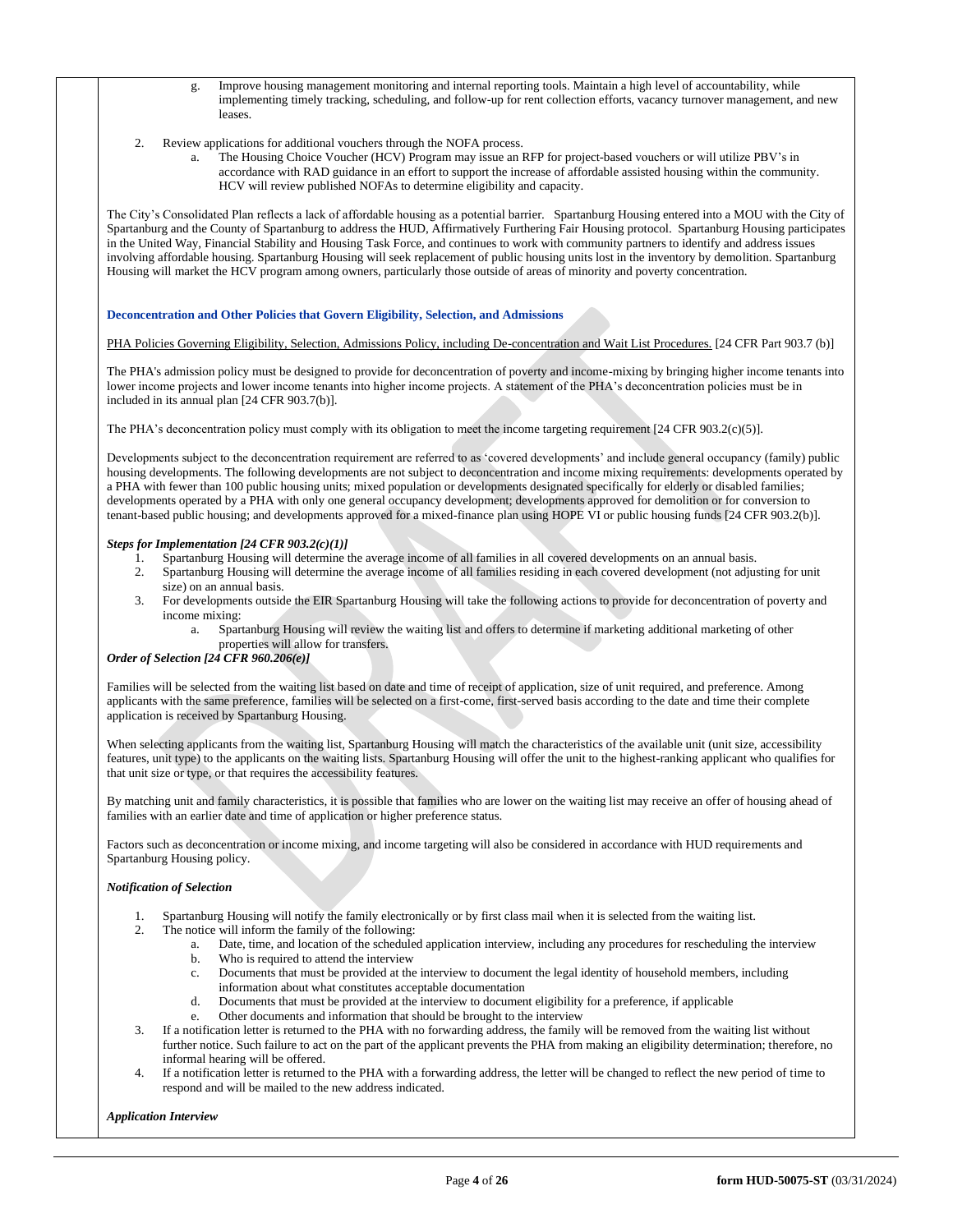1. Families selected from the waiting list are required to participate in an eligibility interview.<br>
The head of household and the spouse/cohead will be strongly encouraged to attend the inte

- 2. The head of household and the spouse/cohead will be strongly encouraged to attend the interview together. However, either the head of household or the spouse/cohead may attend the interview on behalf of the family. Verification of information pertaining to adult members of the household not present at the interview will not begin until signed release forms are returned to Spartanburg Housing.
- 3. The interview will be conducted only if the head of household or spouse/cohead provides appropriate documentation of legal identity (Chapter 7 provides a discussion of proper documentation of legal identity). If the family representative does not provide the required documentation, the appointment may be rescheduled when the proper documents have been obtained.
- 4. Pending disclosure and documentation of social security numbers, Spartanburg Housing will allow the family to retain its place on the waiting list for *10 business days*. If not, all household members have disclosed their SSNs at the next time a unit becomes available, Spartanburg Housing will offer a unit to the next eligible applicant family on the waiting list.
- 5. If the family is claiming a waiting list preference, the family must provide documentation to verify their eligibility for a preference (see Chapter 7). If the family is verified as eligible for the preference, Spartanburg Housing will proceed with the interview. If Spartanburg Housing determines the family is not eligible for the preference, the interview will not proceed, and the family will be placed back on the waiting list according to the date and time of their application.
- The family must provide the information necessary to establish the family's eligibility, including suitability, and to determine the appropriate amount of rent the family will pay. The family must also complete required forms, provide required signatures, and submit required documentation. If any materials are missing, Spartanburg Housing will provide the family with a written list of items that must be submitted.
- Any required documents or information that the family is unable to provide at the interview must be provided within 10 business days of the interview (Chapter 7 provides details about longer submission deadlines for particular items, including documentation of Social Security numbers and eligible noncitizen status). If the family is unable to obtain the information or materials within the required time frame, the family may request an extension. If the required documents and information are not provided within the required time frame (plus any extensions), the family will be sent a notice of denial (see Chapter 3).
- 8. An advocate, interpreter, or other assistant may assist the family with the application and the interview process.
- 9. Interviews will be conducted in English. For limited English proficient (LEP) applicants, Spartanburg Housing will provide translation services in accordance with Spartanburg Housing's LEP plan.
- 10. If the family is unable to attend a scheduled interview, the family should contact Spartanburg Housing in advance of the interview to schedule a new appointment. In all circumstances, if a family does not attend a scheduled interview, Spartanburg Housing will send another notification letter with a new interview appointment time. Applicants who fail to attend two scheduled interviews without Spartanburg Housing approval will have their applications made inactive based on the family's failure to supply information needed to determine eligibility. The second appointment letter will state that failure to appear for the appointment without a request to reschedule will be interpreted to mean that the family is no longer interested, and their application will be made inactive. Such failure to act on the part of the applicant prevents Spartanburg Housing from making an eligibility determination, therefore Spartanburg Housing will not offer an informal hearing.

# *Final Eligibility Determination (24 CFR 960.208)*

Spartanburg Housing will notify a family in writing of their eligibility within 10 business days of the determination and will provide the approximate date of occupancy insofar as that date can be reasonably determined.

Spartanburg Housing will expedite the administrative process for determining eligibility to the extent possible for applicants who are admitted to the public housing program as a result of an emergency transfer from another Spartanburg Housing program.

If Spartanburg Housing determines that the family is ineligible, Spartanburg Housing will send written notification of the ineligibility determination within 10 business days of the determination. The notice will specify the reasons for ineligibility and will inform the family of its right to request an informal hearing (see Chapter 14).

# *Units Designated for Elderly or Disabled Families [24 CFR 945]*

Spartanburg Housing have designated elderly or designated disabled housing at the following properties: one (1) unit at Cambridge Place

### *Income Targeting Requirement [24 CFR 960.202(b)]*

Spartanburg Housing will monitor progress in meeting the ELI requirement throughout the fiscal year. ELI families will be selected ahead of other eligible families on an as-needed basis to ensure that the income targeting requirement is met.

# *Local Preferences [24 CFR 960.206]*

Spartanburg Housing will use the following local preferences: (With the exception of the waiting list for Cambridge Place and Page Lake Manor):

- 1. **Displaced:** Applicants who have been involuntarily displaced due to a natural disaster that has caused their current living facility to be uninhabitable. OR Spartanburg Housing action causing displacement in which the unit currently occupied is being demolished, renovated, or otherwise disposed of for homeownership purposes. Spartanburg Housing shall adhere to Federal and State laws governing displacement of residents in these cases.
- 2. **Homeless**: Applicants are considered homeless under the HUD definition and if documentation is provided that the family has been residing in a temporary shelter for at least 30 days.
- 3. **Disaster:** Federal, State, or local government action related to code enforcement, public improvement or development. 4. **Veterans:** Past or present members of the US Armed Forces, veterans, or surviving spouses of veterans who served in
- the active military. A copy of the service member's DD 214 Report of Separation.

**Working** families**:** In order to bring higher income families into public housing, the PHA will establish a preference for "working" families, where the head, spouse, cohead, or sole member is employed at least 20 hours per week. **VAWA:** Spartanburg Housing will offer a preference to families that include victims of domestic violence, dating violence, sexual assault, or stalking who has either been referred by a partnering service agency or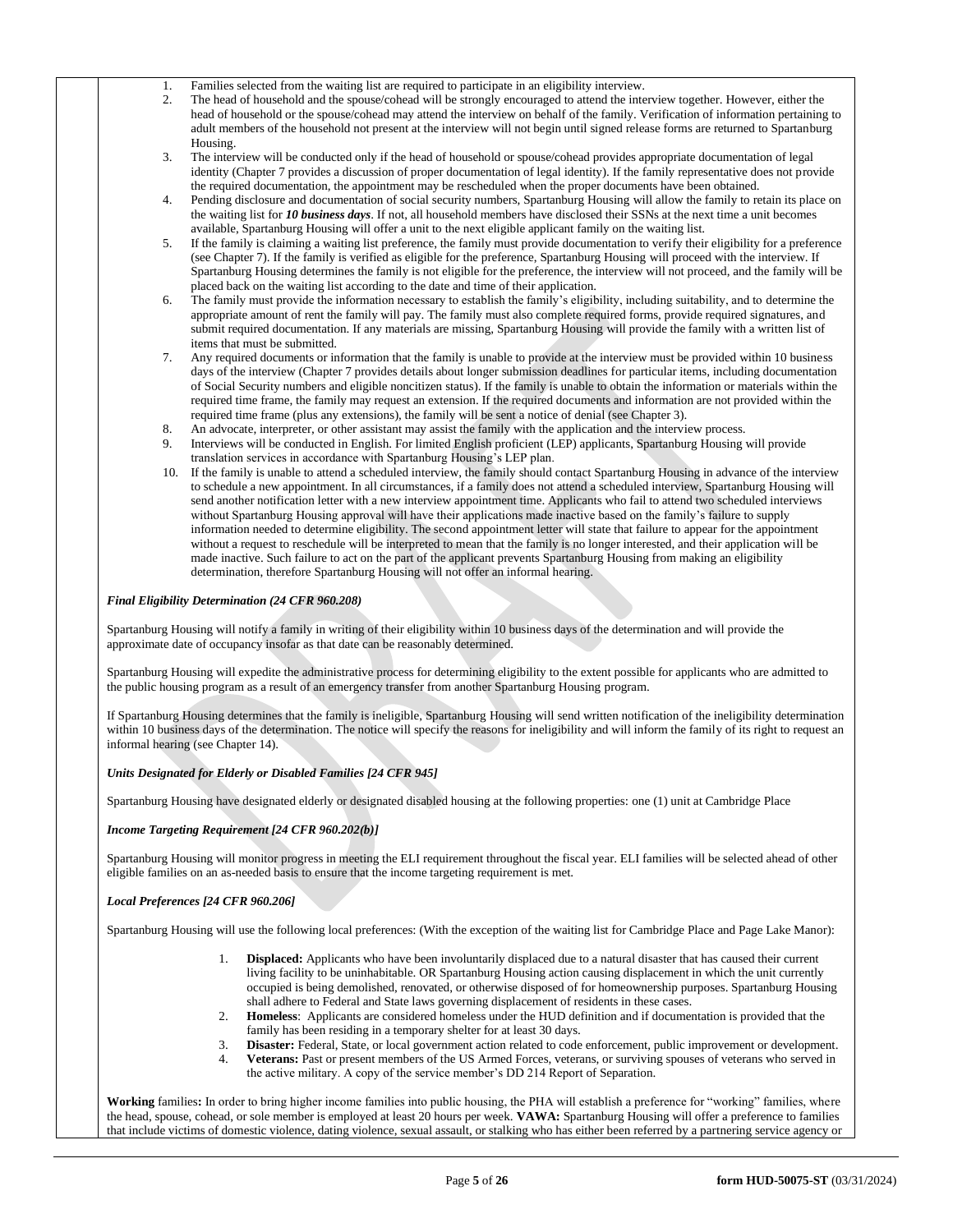consortia or who is seeking an emergency transfer under VAWA from Spartanburg Housing's housing choice voucher program or other covered housing program operated by the Spartanburg Housing.

Spartanburg Housing will work with the following partnering service agencies:

#### **Safe Home Rape Crisis**

The applicant must certify that the abuser will not reside with the applicant unless Spartanburg Housing gives prior written approval. Local preferences will be aggregated using a system in which each preference will receive an allocation of points. The more preference points an applicant has, the higher the applicant's place on the waiting list.

The preference for victims of domestic violence, dating violence, sexual assault, or stalking seeking an emergency transfer will be equal to two (2) points.

The preference for displaced families will be equal to three (3) points.

Applicants qualifying for both preferences will thus be assigned a total of five (5) points.

All other preferences will be equal to one (1) point.

Among applicants who qualify for two preferences, date and time of application will be used to determine placement on the waiting list.

Cambridge Place shall have six weighted preferences:

- a. Working Preference: The Head, Spouse, Co-head or sole member is employed at least 30 hours per week. Families where the head, spouse, or sole member is a person age 62 or older, or is a person with disabilities, will also be given the benefit of the working preference.
- b. Credit Worthiness: The Head and/or Spouse must be credit worthy, credit score of 600 or higher.
- c. 80/60 AMI Income Rule: The Head and/or Spouse must meet the 80/60 AMI income rule.
- d. FSS: The Head and/or Spouse must have been or is currently an FSS participant.
- e. Homeownership Institute: The Head and/or Spouse must have been or is currently a Homeowner Institute participant or completed the program.
- f. Target Area: The Head and/or Spouse must demonstrate they have resided in the Northside target area to qualify for this preference.

The Preferences for Cambridge Place shall be weighted according to the table below:

#### **maximum**

# **available**

|                                      |                               |                | points |  |
|--------------------------------------|-------------------------------|----------------|--------|--|
| <b>Working for Head of Household</b> |                               |                | 28     |  |
|                                      | Two years or more full time   | 28             |        |  |
|                                      | Less than two years full time | 14             |        |  |
|                                      | Less than one-year full time  | $\overline{7}$ |        |  |
| <b>Income for Head of Household</b>  |                               |                |        |  |
|                                      | 80% AMI                       | 24             |        |  |
|                                      | 60% AMI                       | 18             |        |  |
|                                      | 50% AMI                       | 12             |        |  |
|                                      | 40% AMI                       | 6              |        |  |
| <b>FSS</b>                           |                               | 18             |        |  |
|                                      | Three years or more           | 18             |        |  |
|                                      | Two to Three years            | 9              |        |  |
|                                      | One to two years              | 6              |        |  |
|                                      | Less than one year            | 3              |        |  |
| <b>Credit</b>                        |                               |                | 14     |  |
|                                      | 650 or above                  | 14             |        |  |
|                                      | 550 to 649                    | 7              |        |  |
|                                      | 450 to 549                    | 3              |        |  |
| <b>Homeownership Institute</b>       |                               |                | 8      |  |
| <b>Target Area</b>                   |                               |                | 8      |  |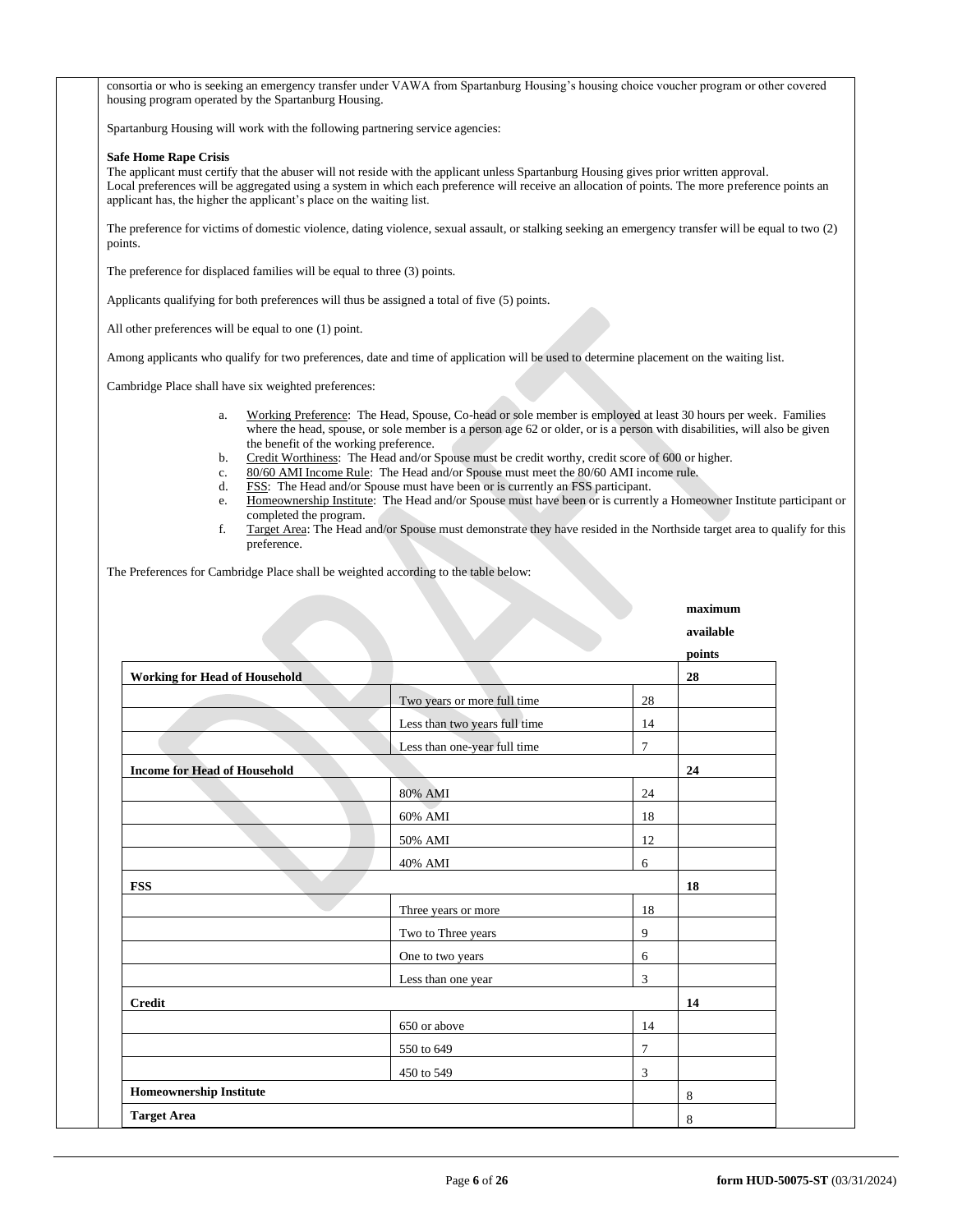|                |                                                     |                                                                                                                                                                                                                                                                                                                                                                                                                  |  | 100 | <b>Total</b> |
|----------------|-----------------------------------------------------|------------------------------------------------------------------------------------------------------------------------------------------------------------------------------------------------------------------------------------------------------------------------------------------------------------------------------------------------------------------------------------------------------------------|--|-----|--------------|
|                | Page Lake Manor shall have only one (1) preference: |                                                                                                                                                                                                                                                                                                                                                                                                                  |  |     |              |
|                | a.                                                  | The Head and/or Spouse who are above 62 years of age, elderly only shall be considered as a preference.                                                                                                                                                                                                                                                                                                          |  |     |              |
|                |                                                     |                                                                                                                                                                                                                                                                                                                                                                                                                  |  |     |              |
|                | applicants or resident transfers.                   | For units with accessibility features, an applicant or resident requiring a unit with those accessibility features shall be considered over other                                                                                                                                                                                                                                                                |  |     |              |
|                |                                                     | The following eligibility requirements apply to applicant families seeking Asset Management and HCV assistance:                                                                                                                                                                                                                                                                                                  |  |     |              |
| 1.             | A family as defined by HUD and Spartanburg Housing: |                                                                                                                                                                                                                                                                                                                                                                                                                  |  |     |              |
|                | a.<br>Subpart E).                                   | Heads of household where at least one member of the household is either a citizen or eligible non-citizen. (24 CFR Part 5,                                                                                                                                                                                                                                                                                       |  |     |              |
|                | b.<br>c.<br>not have Social Security numbers;<br>d. | Has an Annual Income at the time of admission that does not exceed the low-income limit for occupancy established by HUD<br>and posted separately in Spartanburg Housing offices.<br>Provides a Social Security number for all family members, age 6 or older, or will provide written certification that they do<br>Meets or exceeds the tenant Selection and Suitability Criteria as set forth in this policy. |  |     |              |
| 2.             |                                                     | All applicants will be processed in accordance with HUD's regulations (24 CFR Part 960) and sound management practices. Applicants<br>will be required to demonstrate ability to comply with essential provisions of the lease or program requirements.                                                                                                                                                          |  |     |              |
| 3.             | this requirement.                                   | Spartanburg Housing will permanently deny admission to lifetime sex offenders and persons convicted of manufacturing or producing<br>methamphetamine on the premises of the assisted housing project in violation of any Federal or State law. "Premises" is defined as the<br>building or complex in which the dwelling unit is located, including common areas and grounds. Spartanburg Housing will not waive |  |     |              |
| 4.             |                                                     | Spartanburg Housing will make unit offers based on time and date of application, needed bedroom size, and any local preferences. Two<br>offers are made based on unit availability. The HCV program may select applicants based on a lottery system.                                                                                                                                                             |  |     |              |
| 5.             | portal to declare their status within 30 days.      | Spartanburg Housing purges its waiting list through letters and/or emails to applicants every year. Applicants must then login to their                                                                                                                                                                                                                                                                          |  |     |              |
| 6.             |                                                     | Spartanburg Housing will consider mitigating circumstance when considering denial of assistance based on criminal activity.                                                                                                                                                                                                                                                                                      |  |     |              |
| and childcare. |                                                     | Implementation of the following activities will assist the residents in increasing their income levels. This will potentially impact those families<br>currently residing in communities with a concentration of poverty, as well as helping residents overcome the barriers of transportation, education                                                                                                        |  |     |              |
| 1.             | their wage-earning capacity.                        | Spartanburg Housing is administering its Family Self-sufficiency Program as a tool for assisting residents and participants in increasing                                                                                                                                                                                                                                                                        |  |     |              |
| 2.             | placement.                                          | Families will continue to be connected to community partners through training, case management, referrals, counseling, and job                                                                                                                                                                                                                                                                                   |  |     |              |
| 3.             |                                                     | Spartanburg Housing will seek other Department of Labor funded grant opportunities.                                                                                                                                                                                                                                                                                                                              |  |     |              |
| 4.             |                                                     | Spartanburg Housing will comply with HUD regulations concerning income mixing in Asset Management properties.                                                                                                                                                                                                                                                                                                    |  |     |              |
| 5.             | disabled or working.                                | Preferences have been implemented for homeless and veterans. The preference will permit homeless veterans to receive additional<br>points when waitlists are open. Spartanburg Housing's HCV program is currently administering a TBRA (tenant based rental assistance<br>program) which provides rental assistance. with funds from Spartanburg County, which will assist 12-15 families that are elderly,      |  |     |              |
| 6.             | concentration.                                      | Spartanburg Housing will seek replacement of public housing units lost in inventory through demolition. Spartanburg Housing will<br>market the Housing Choice Voucher (HCV) program among owners, particularly those outside of areas of minority and poverty                                                                                                                                                    |  |     |              |
|                |                                                     |                                                                                                                                                                                                                                                                                                                                                                                                                  |  |     |              |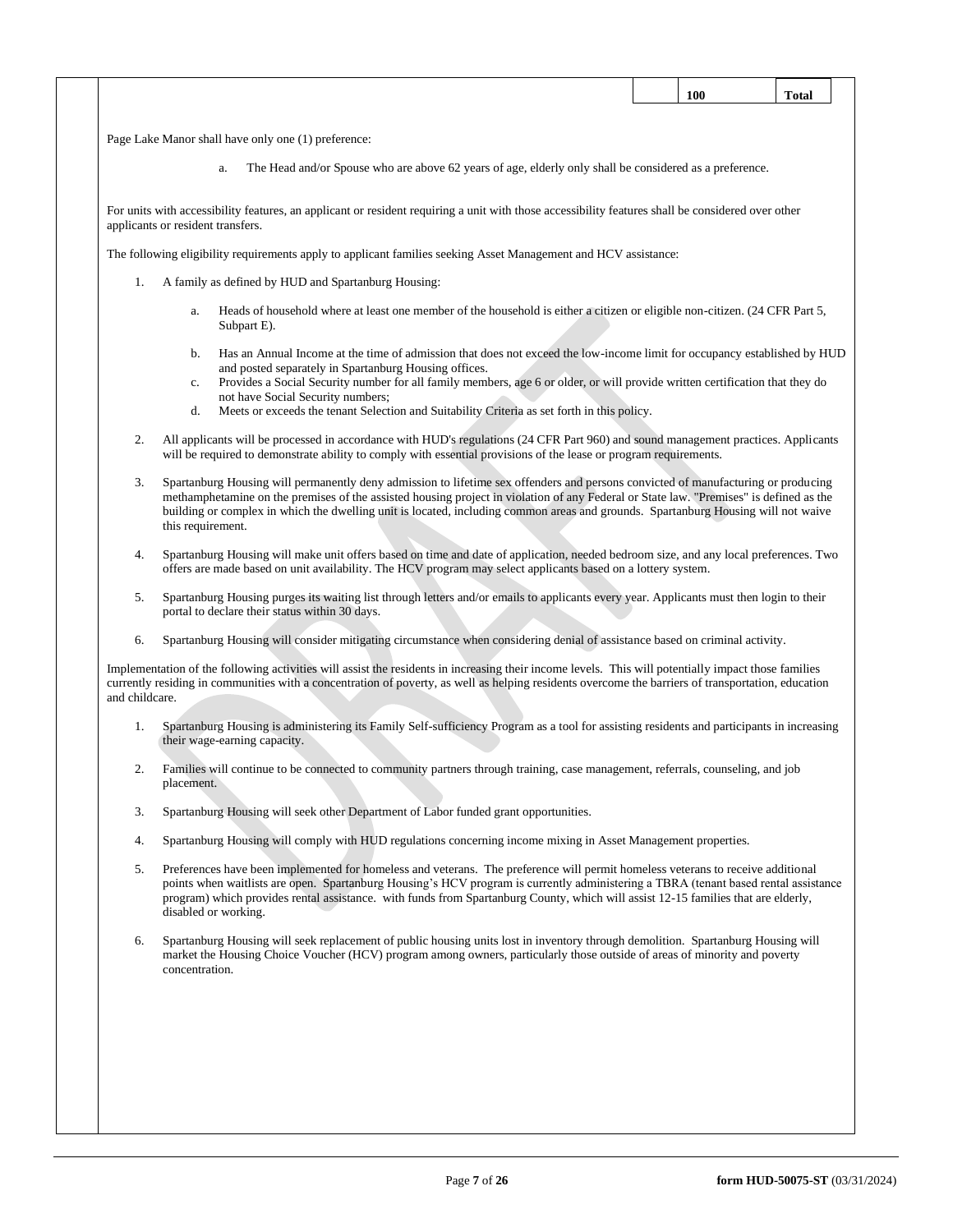| <b>Financial Resources (PENDING FY2021AUDIT):</b>                          |                          |  |  |  |  |  |
|----------------------------------------------------------------------------|--------------------------|--|--|--|--|--|
| <b>Federal Funds</b>                                                       | <b>Unaudited FY 2021</b> |  |  |  |  |  |
| <b>Low Rent Public Housing Operating Fund</b>                              | \$2,088,945              |  |  |  |  |  |
| <b>Capital Fund</b>                                                        | \$2,218,560              |  |  |  |  |  |
| <b>Housing Choice Voucher</b>                                              | \$14,353,496             |  |  |  |  |  |
| <b>Emergency Rental Assistance Program</b><br>(ERAP)                       | \$371,409                |  |  |  |  |  |
| <b>Tenant Based Rental Assistance (TBRA)</b>                               | \$104,363                |  |  |  |  |  |
| <b>Coronavirus Aid, Relief and Economic</b><br><b>Security (CARES) Act</b> | \$1,125,862              |  |  |  |  |  |
| <b>Multifamily Housing Elderly Service</b><br><b>Coordinators</b>          | \$74,679                 |  |  |  |  |  |
| <b>Resident Opportunities and Self Sufficiency</b>                         | \$72,076                 |  |  |  |  |  |
| <b>South Carolina Dept. of Mental Health</b><br>(SCDMH)                    | \$200,000                |  |  |  |  |  |
| <b>New Construction S/R Section 8 Programs</b><br>(Cluster)                | \$919,759                |  |  |  |  |  |
| <b>Total Federal Grants</b>                                                | \$22,159,839             |  |  |  |  |  |
| <b>Dwelling Rents</b>                                                      | \$1,205,582              |  |  |  |  |  |
| <b>Spartanburg Area Housing Corporation</b><br>(SAHC)                      | \$3,158,040              |  |  |  |  |  |
| <b>Business Activities</b>                                                 | \$1,007,274              |  |  |  |  |  |
| <b>Private Grants</b>                                                      | \$85,461                 |  |  |  |  |  |
| <b>Other income</b>                                                        | \$728,257                |  |  |  |  |  |
| <b>TOTAL RESOURCES</b>                                                     | \$28,344,453             |  |  |  |  |  |

# **Rent Determination**

Rent is determined by establishing the household's total tenant payment (TTP) in accordance with 24 CFR 5.628.

HUD regulations specify the formula for calculating the total tenant payment (TTP) for a tenant family. TTP is the highest of the following amounts, rounded to the nearest dollar:

- 30% of the family's monthly adjusted income (adjusted income is defined in Part II)
- 10% of the family's monthly gross income (annual income, as defined in Part I, divided by 12)
- The welfare rent (in as-paid states only)
- A minimum rent of \$50 has been established by Spartanburg Housing.

Spartanburg Housing has authority to suspend and exempt families from minimum rent when a financial hardship exists, as defined in section 6- III.B of the ACOP.

#### **Operation and Management**

#### **Inspections**

The lease requires Spartanburg Housing and the family to inspect the dwelling unit prior to occupancy in order to determine the condition of the unit and equipment in the unit. A copy of the initial inspection, signed Spartanburg Housing and the tenant, is provided to the tenant and retained in the resident file.

If the resident is present during the move out inspection, the resident shall receive a copy of the inspection form, noting any areas of resident damage.

When applicable, Spartanburg Housing will provide the tenant with a statement of charges to be made for maintenance and damage beyond normal wear and tear, within 30 days of conducting the move-out inspection.

Spartanburg Housing and/or a third-party vendor will inspect all occupied units annually using HUD's Uniform Physical Condition Standards (UPCS).

Supervisory quality control inspections will be conducted in accordance with the Spartanburg Housing's maintenance plan.

Spartanburg Housing staff may conduct a special inspection for any of the following reasons:

- 1. Housekeeping
- 2. Unit condition
- 3. Suspected lease violation
- 4. Preventive maintenance
- 5. Routine maintenance
- 6. There is reasonable cause to believe an emergency exists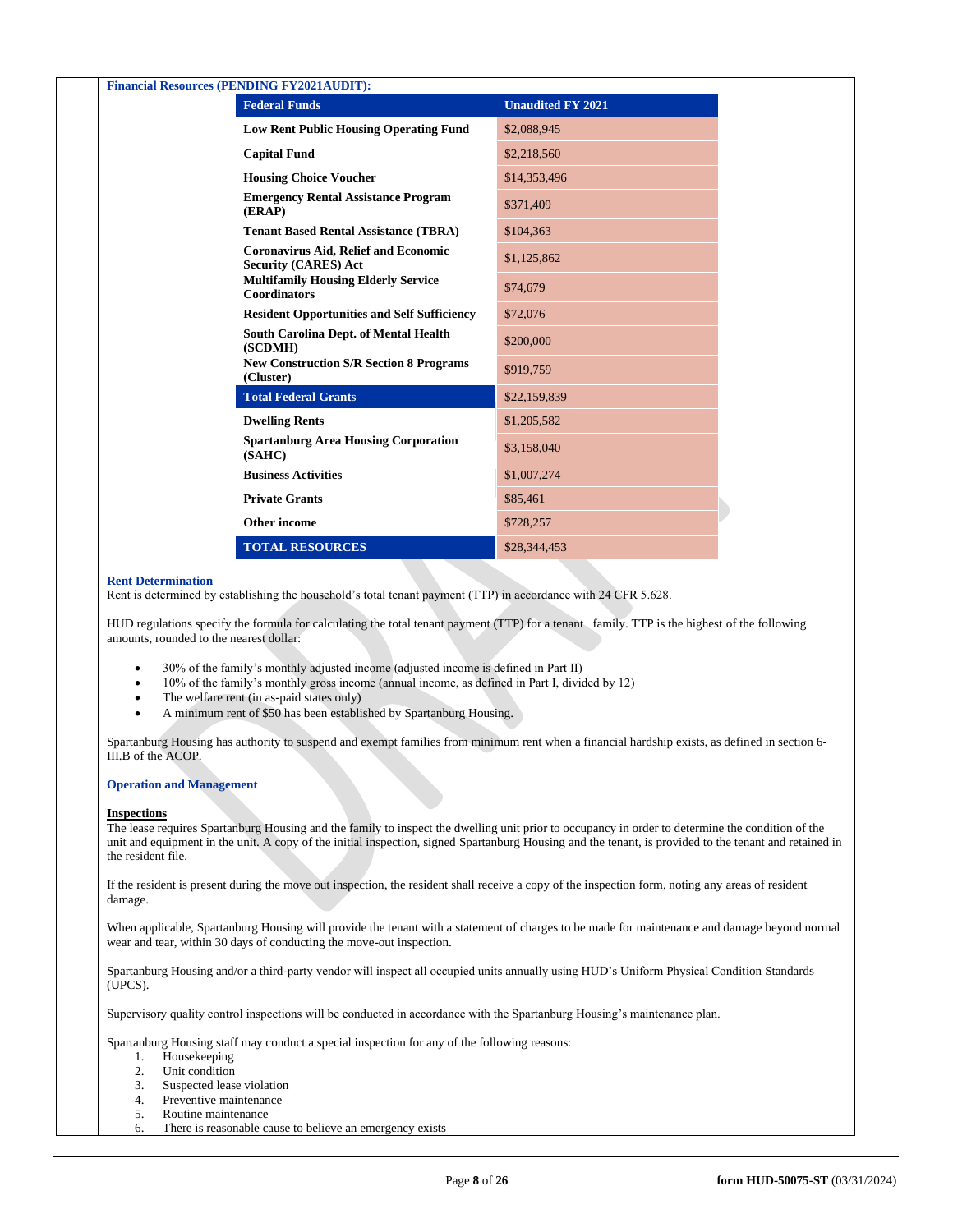Building exteriors, grounds, common areas and systems will be inspected according to Spartanburg Housing's maintenance plan.

# **Emergency Repairs [24 CFR 966.4(h)]**

When conditions in the unit are hazardous to life, health, or safety, Spartanburg Housing will make repairs or otherwise abate the situation within 24 hours.

Defects hazardous to life, health or safety include, but are not limited to, the following:

- 1. Any condition that jeopardizes the security of the unit
- 2. Major plumbing leaks or flooding, waterlogged ceiling or floor in imminent danger of falling
- 3. Natural or LP gas or fuel oil leaks
- 4. Any electrical problem or condition that could result in shock or fire
- 5. Absence of a working heating system when outside temperature is below 60 degrees Fahrenheit
- 6. Utilities not in service, including no running hot water
- 7. Conditions that present the imminent possibility of injury
- 8. Obstacles that prevent safe entrance or exit from the unit
- 9. Absence of a functioning toilet in the unit
- 10. Inoperable smoke detectors

# **Non-emergency Repairs**

Spartanburg Housing will correct non-life-threatening health and safety defects within 15 business days of the inspection date. If Spartanburg Housing is unable to make repairs within that period due to circumstances beyond Spartanburg Housing's control (e.g. required parts or services are not available, weather conditions, etc.) Spartanburg Housing will notify the family of an estimated date of completion. Urgent defects shall be repaired within 48 hours of notification.

The family must allow Spartanburg Housing access to the unit to make repairs.

## **Resident-Caused Damages**

Damages to the unit beyond wear and tear will be billed to the tenant in accordance with the policies in 8-I.F., Maintenance and Damage Charges. Repeated or excessive damages to the unit beyond normal wear and tear will be considered a serious or repeated violation of the lease. *Housekeeping*

Residents whose housekeeping habits pose a non-emergency health or safety risk, encourage insect or rodent infestation, or cause damage to the unit are in violation of the lease. In these instances, Spartanburg Housing will provide proper notice of a lease violation.

A reinspection will be conducted within 7 business days to confirm that the resident has complied with the requirement to abate the problem. Failure to abate the problem or allow for a reinspection is considered a violation of the lease and may result in termination of tenancy in accordance with Chapter 13.

Notices of lease violation will also be issued to residents who purposely disengage the unit's smoke detector. Only one warning will be given. A second incidence will result in lease termination.

# **Grievance Procedures**

# **SPARTANBURG HOUSING GRIEVANCE PROCEDURE**

- **I. Definitions applicable to the grievance procedure [24 CFR 966.53]**
	- A. Grievance: Any dispute a tenant may have with respect to Spartanburg Housing action or failure to act in accordance with the individual tenant's lease or PHA regulations that adversely affects the individual tenant's rights, duties, welfare, or status.
	- B. Complainant: Any tenant (as defined below) whose grievance is presented to Spartanburg Housing or at the project management office in accordance with the requirements presented in this procedure.
	- C. Elements of due process: An eviction action or a termination of tenancy in a state or local court in which the following procedural safeguards are required:
		- i. Adequate notice to the tenant of the grounds for terminating the tenancy and for eviction
			- ii. Right of the tenant to be represented by counsel
		- iii. Opportunity for the tenant to refute the evidence presented by Spartanburg Housing, including the right to confront and cross-examine witnesses and to present any affirmative legal or equitable defense that the tenant may have
		- iv. A decision on the merits of the case
	- D. Hearing officer: An impartial person or persons selected by Spartanburg Housing other than the person who made or approved the decision under review, or a subordinate of that person. Such individuals do not need legal training.
	- E. Tenant: The adult person (or persons other than a live-in aide) who resides in the unit and who executed the lease with Spartanburg Housing as lessee of the dwelling unit, or if no such person now resides in the unit, who resides in the unit and who is the remaining head of the household of the tenant family residing in the dwelling unit.
	- F. Resident organization: An organization of residents, which also may include a resident management corporation.

# **II. Applicability of this grievance procedure [24 CFR 966.51]**

In accordance with the applicable federal regulations (24 CFR 966.50), this grievance procedure is applicable to all individual grievances (as defined in Section I above) between the tenant and Spartanburg Housing with the following exception of disputes between tenants not involving Spartanburg Housing or class grievances. The grievance procedure is not intended as a forum for initiating or negotiating policy changes between a group or groups of tenants and Spartanburg Housing's Board of Commissioners [24 CFR 966.51(b)].

This grievance procedure is incorporated by reference in all tenant dwelling leases and will be furnished to each tenant and all resident organizations [24 CFR 966.52 (b) and (d)].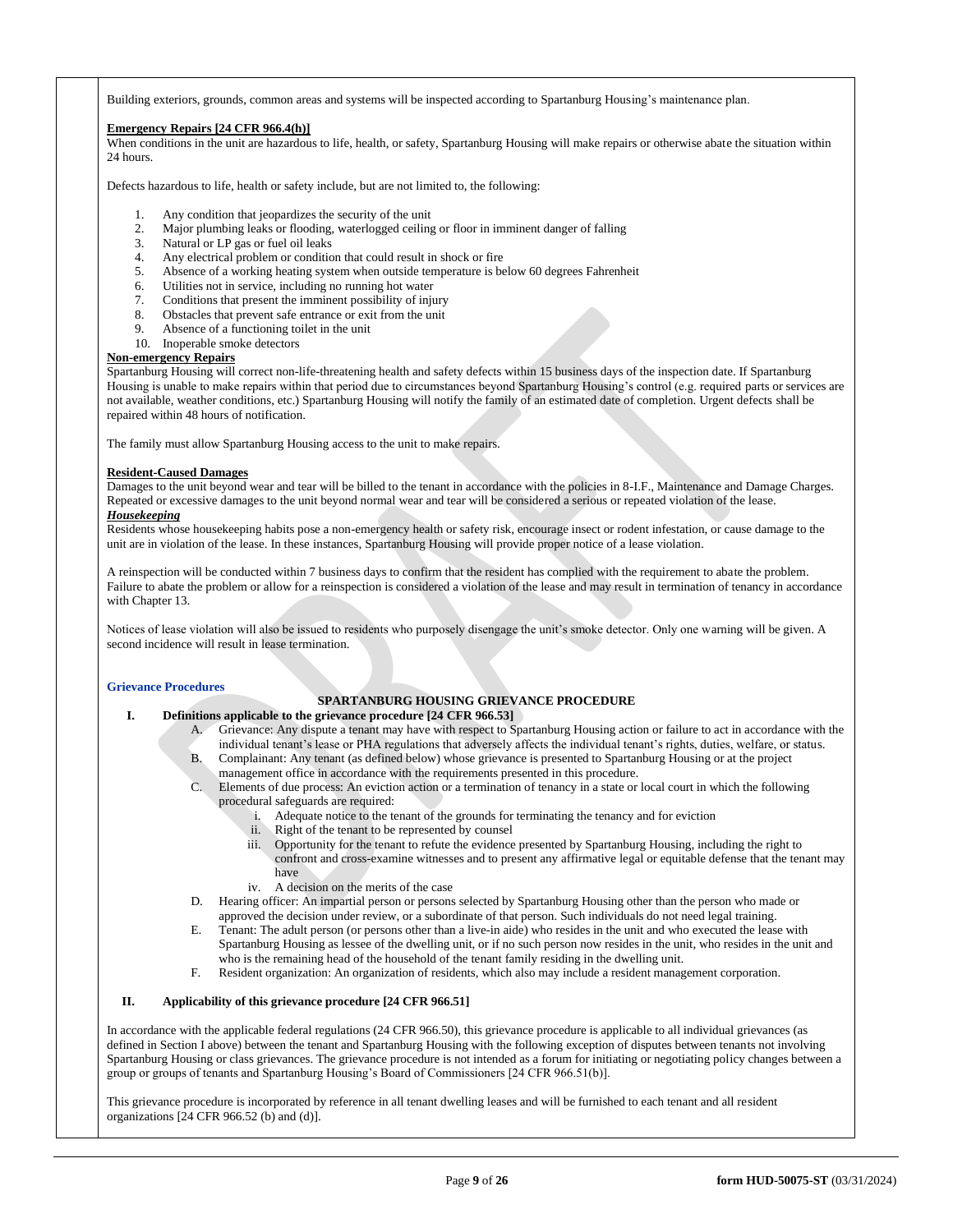Any changes proposed in this grievance procedure must provide for at least 30 days' notice to tenants and resident organizations, setting forth the proposed changes and providing an opportunity to present written comments. Comments will be considered by Spartanburg Housing before any revisions are made to the grievance procedure [24 CFR 966.52(c)].

# **III. Informal settlement of a grievance [24 CFR 966.54]**

Any grievance must be personally presented, either orally or in writing (including email), to Spartanburg Housing's central office or the management office of the development in which the complainant resides **within 10 days after the grievable event.**

Grievances related to complaints about operations matters that are received by Spartanburg Housing's central office will be referred to the person responsible for the management of the development in which the complainant resides. Grievances involving complaints related to discrimination, harassment, or disability rights will be referred to the Civil Rights Administrator or Director of Operations.

As soon as the grievance is received, it will be reviewed by the management office of the development or the Civil Rights Administrator (if applicable) to be certain that neither of the exclusions in paragraphs II.A or II.B above applies to the grievance. Should one of the exclusions apply, the complainant will be notified in writing that the matter raised is not subject to Spartanburg Housing's grievance procedure with the reason specified.

If neither of the exclusions cited above apply, the complainant will be contacted to arrange a mutually convenient time **within 10 business days** to meet so the grievance may be discussed informally and settled without a hearing. At the informal settlement, the complainant will present the grievance and the person in charge of the management office or the Civil Rights Administrator will attempt to settles the grievance to the satisfaction of both parties.

**Within five business days** following the informal discussion, Spartanburg Housing will prepare and either hand deliver, mail, or email to the tenant a summary of the discussion that must specify the names of the participants, the dates of meeting, the nature of the proposed disposition of the complaint, and the specific reasons therefore, and will specify the procedures by which a formal hearing under this procedure may be obtained if the complainant is not satisfied. A copy of this summary will also be placed in the tenant's file.

## **Formal grievance hearing**

If the complainant is not satisfied with the settlement arrived at in the informal settlement, the complainant must submit a written request for a hearing to the management office of the development where the tenant resides **no later than five business days after the summary of the informal hearing is received.** 

The written request must specify:

- The reasons for the grievance; and
- The action of relief sought from Spartanburg Housing

**Within 10 days of receiving the written request for a hearing,** the hearing officer will schedule and sent written notice of hearing to both the complainant and Spartanburg Housing.

# **IV. Selecting the hearing officer**

A grievance hearing will be conducted by a single impartial person appointed by Spartanburg Housing as described below:

- The hearing officer will be appointed directly by the executive director.
- B. The hearing officer will be a staff member who did not make or approve the decision under review and who is not a subordinate of such persons. If the designated staff member (such as the program manager) was involved in the decision or is a subordinate of such person, an alternate hearing officer will be selected.
- C. Spartanburg Housing may select designated staff members who were not involved in the decision under review in certain
- circumstances, such as those involving discrimination claims or denials of requests for reasonable accommodations.
- D. Spartanburg Housing's method for selecting a hearing officer will be inserted into the lease.

# **V. Scheduling hearings [24 CFR 966.56(a)]**

When a complainant submits a timely request for a grievance hearing, Spartanburg Housing will immediately appoint an impartial hearing office to schedule the hearing within the following 10 business days.

Once the hearing officer has scheduled the hearing, the hearing officer will send written notice of the hearing to both the complainant and Spartanburg Housing. Notice to the complainant will be in writing, either personally delivered to the complainant, or sent by mail or email, return receipt requested.

The written notice will specify the time, place, and procedures governing the hearing. If the hearing will be held remotely, Spartanburg Housing will also include information on the remote hearing process.

The tenant may request to reschedule a hearing on a one-time basis. Should the complainant need to reschedule a second time, he or she may do so for good cause, or if needed as a reasonable accommodation for a person with disabilities. *Good cause* is defined as an unavoidable conflict which seriously affects the health, safety, or welfare of the family. Requests to reschedule a hearing must be made orally or in writing prior to the hearing date.

# **VI. Procedures governing the hearing [24 CFR 966.56]**

The hearing will be held before a hearing officer as described above in Section V. The complainant will be afforded a fair hearing, which will include:

> A. The opportunity to examine before the hearing any Spartanburg Housing documents, including records and regulations, that are directly relevant to the hearing.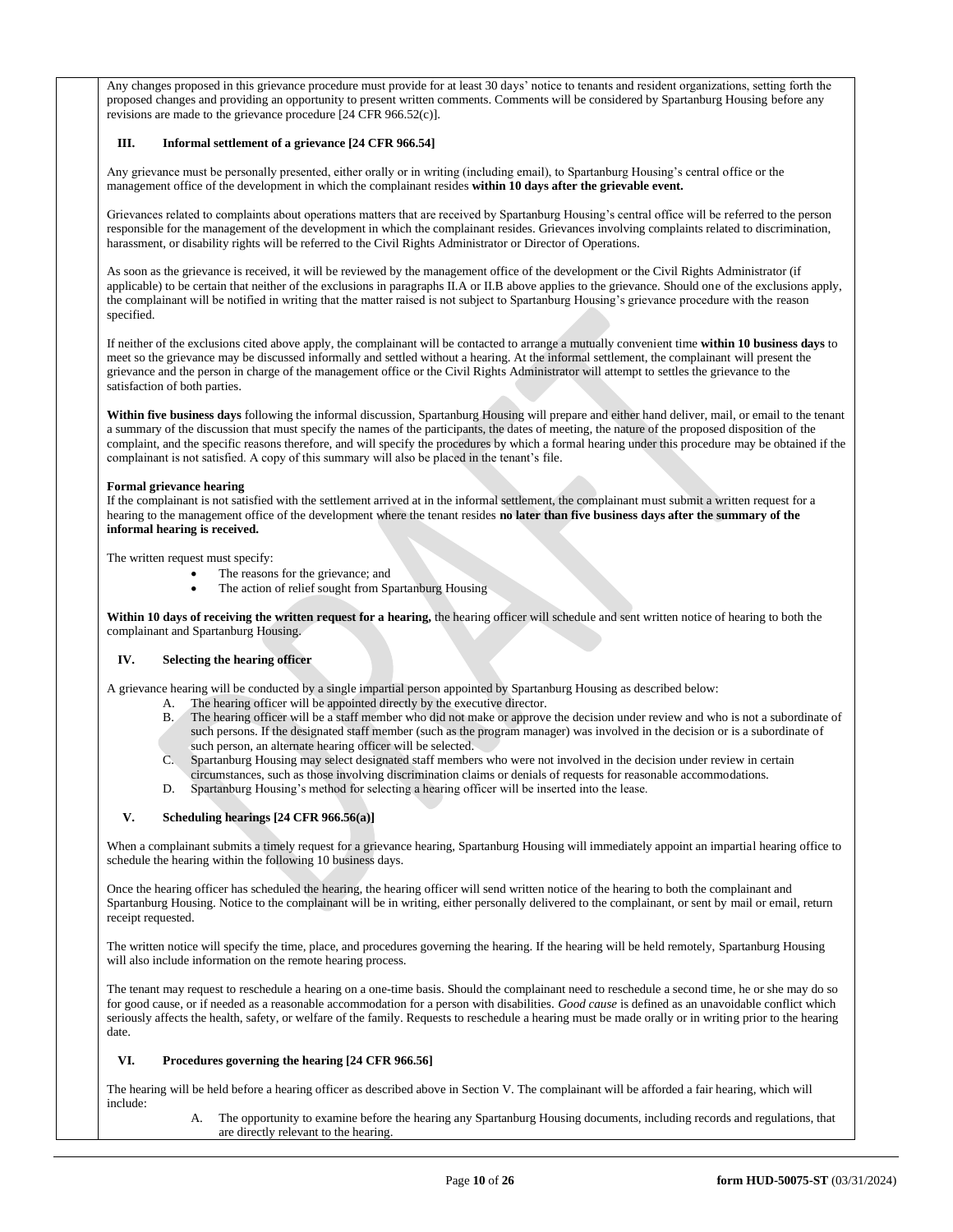The tenant is allowed to copy any such document at the tenant's expense. If Spartanburg Housing does not make the document available for examination upon request by the complainant, Spartanburg Housing may not rely on such document at the grievance hearing.

- B. The right to be represented by counsel or other person chosen as the tenant's representative and to have such person make statements on the tenant's behalf.
- C. The right to a private hearing unless the complainant requests a public hearing.
- D. The right to present evidence and arguments in support of the tenant's complaint, to refute evidence relied on by Spartanburg Housing or project management, and to confront and cross-examine all witnesses upon whose testimony or information Spartanburg Housing or project management relies.
- E. A decision based solely and exclusively upon the fact presented at the hearing [24 CFR 966.56(b)].

The hearing is conducted informally by the hearing officer. Spartanburg Housing and the tenant must be given the opportunity to present oral or documentary evidence pertinent to the facts and issues raised by the complaint, and to question any witnesses.

The complainant or Spartanburg Housing may arrange in advance for a transcript of the hearing at the expense of the party making the arrangement. Any interested party may purchase a copy of the transcript [24 CFR 966.56(e)].

Spartanburg Housing must provide reasonable accommodation for persons with disabilities to participated in the hearing. Reasonable accommodation may include qualified sign language interpreters, readers, accessible locations, or attendants. If the tenant is visually impaired, any notice to the tenant that is required under this procedure must be in an accessible format [24 CFR 966.56(f)].

Spartanburg Housing must comply with HUD's requirements regarding limited English proficiency as specified in "Final Guidance to Federal Financial Assistance Recipients Regarding Title VI Prohibition against National Origin Discrimination Affecting Limited English Proficient Persons," issued January 22, 2007, and available at:

http://portal.hud.gov/hudportal/HUD?src=/program\_offices/fair\_housing\_equal\_opp/promotingfh/lep-faq.

# **VII. Remote Hearings**

Spartanburg Housing has the authority to require that hearings be conducted remotely in certain situations.

# **VIII. Failure to appear at the hearing**

If the complainant or Spartanburg Housing fails to appear at the hearing, the hearing officer may make a determination to postpone the hearing or make a determination that the complainant has waived his or her right to a hearing.

Both the complainant and Spartanburg Housing must be notified of the determination by the hearing officer. A determination that the complainant has waived his or her right to a hearing will not constitute a waiver of any right the complainant may have to contest Spartanburg Housing's disposition of the grievance in an appropriate judicial setting [24 CFR 966.56(c)].

# **IX. Decision of the hearing officer [24 CFR 966.57]**

The hearing officer will prepare a written decision together with the reasons for the decision **within 10 business days** after the hearing. A copy of the decision will be sent to the complainant and Spartanburg Housing.

Spartanburg Housing will retain a copy of the decision in the tenant's file.

The hearing officer may ask the family for additional information and/or might adjourn the hearing in order to reconvene at a later date before reaching a decision. If the family misses a deadline ordered by the hearing officer, the hearing officer will make a decision based on the evidence presented.

The decision of the hearing officer will be binding on Spartanburg Housing unless Spartanburg Housing's Board of Commissioners determines within a reasonable time and notifies the complainant of its determination that:

- A. The grievance does not concern Spartanburg Housing action or failure to act in accordance with or involving the complainant's lease or PHA regulations, which adversely affect the complainant's rights, duties, welfare, or status; or
- B. The decision of the hearing officer is contrary to applicable federal, state, or local law, HUD regulations, or requirements of the annual contributions contract (ACC) between HUD and Spartanburg Housing.

 $\mathcal{C}$ 

When Spartanburg Housing considers the decision of the hearing officer to be invalid due to either of the reasons stated above, it will present the matter to Spartanburg Housing Board of Commissioners within 10 business days of the date of the hearing officer's decision. The Board has 30 calendar days to consider the decision. If the Board decides to reverse the hearing officer's decision, it must notify the complainant within 10 business days of this decision.

A decision by the hearing officer or Board of Commissioners in favor of Spartanburg Housing or which denies the relief requested by the complainant in whole or in part will not constitute a waiver of nor affect in any way the rights of the complainant to a trial or judicial review in any court proceedings, which may be brought in the matter later [24 CFR 966.57].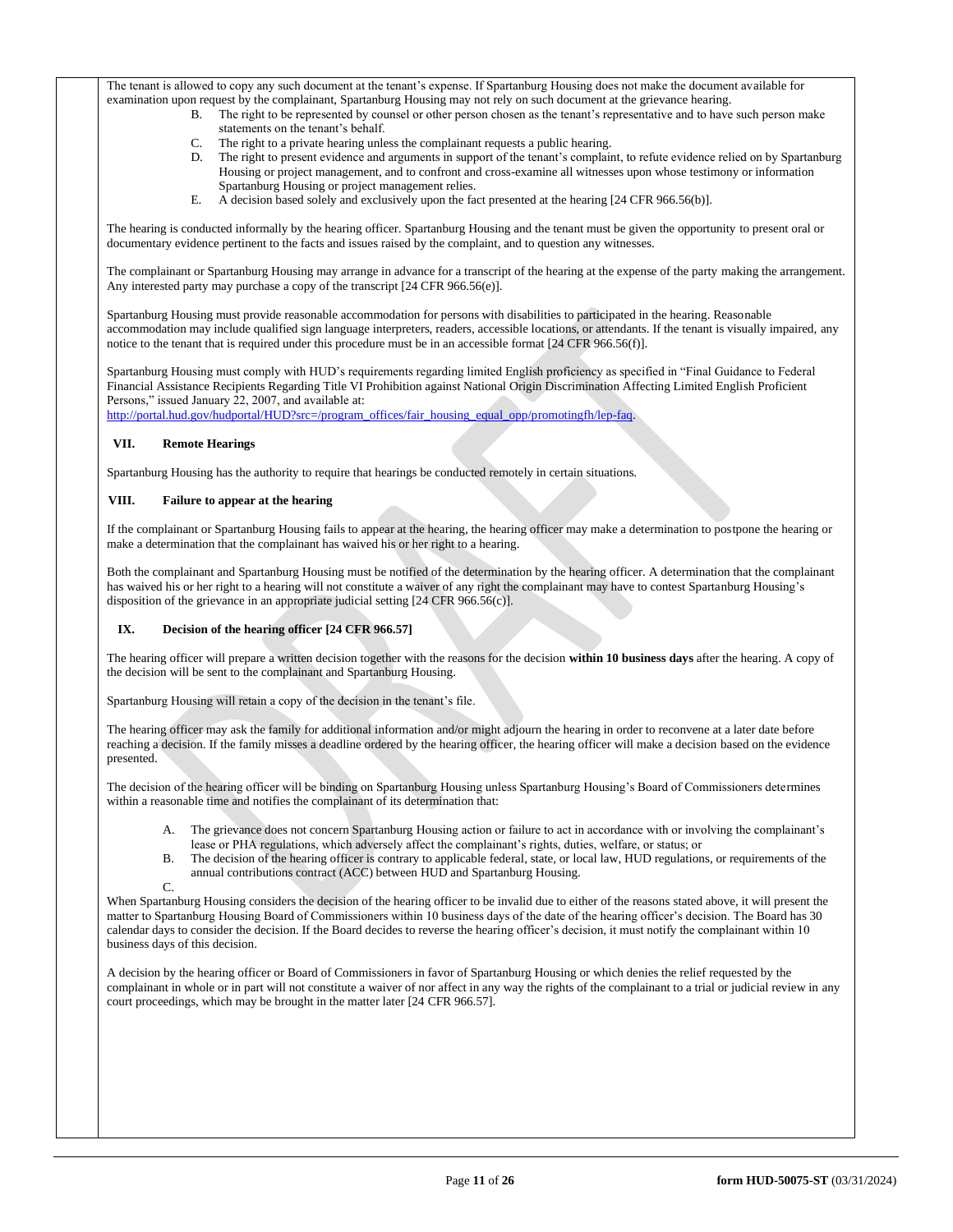# **Homeownership Programs**

#### *Public Housing Program*

Spartanburg Housing will continue to seek opportunities for participants in the area of homeownership.

- 1. Spartanburg Housing has recently submitted a Rental Assistance Demonstration (RAD) Grant for AMP 40 which includes all of the scattered site single family homes in the Section 32 Program. If approved Spartanburg Housing plans to dispose of the majority of these homes by selling them as is to any individual, the sale would not be restricted to low-income buyers.
- 2. Review Lease Purchase Program to increase success in low-income families to becoming first time homeowners.

Spartanburg Housing will review requests by public housing residents occupying single family homes who wish to purchase. This option will no longer be available once the units convert to a non-Section 9 (public housing) Program.

Spartanburg Housing has an approved Section 32 Homeownership Program with 15 remaining PHA Scattered Site homes. Existing public housing residents may purchase the homes until Spartanburg Housing has received a CHAP and approval from HUD.

Spartanburg Housing may elect to sell or offer of these homes to be rehabilitated and rented to low-income families. Alternately, Spartanburg Housing may receive a grant from the Department of Mental Health which may permit rehabilitation of the homes. In this case, Spartanburg Housing will seek permission to provide these homes to persons with mental health disabilities. Additionally, the agency may convert the units to Project Based Vouchers.

#### *Housing Choice Voucher Program*

Housing Choice Voucher (HCV) Program will continue with its Homeownership Program.

This Homeownership option will be available to up to 150 participants utilizing the voucher.

Spartanburg Housing will seek to collaborate with other community organizations to increase participation in the Homeownership Program.

# **Community Service and Self-Sufficiency Programs**

Spartanburg Housing will continue to provide resident services through the utilization of HUD funds and grants to public housing communities. Spartanburg Housing will continue to search for grant opportunities that all allow us to meet the needs of resident we service. Spartanburg Housing will collaborate with community agencies providing access to food, workshops related to job readiness, resume building, interviewing skills, educational training, programs for elderly, and other event opportunities. Resident Services will continue these collaborative efforts as the partnerships helps extend supportive services to our residents and participants. Spartanburg Housing will continue to collaborative with local college/universities for volunteers and programming.

We will continue to support Resident Councils and Resident Advisory Boards to increase their awareness and participation in community services and activities. Together with Resident Councils support will help to increase engagement, community awareness, and collaboration for events with community partners, such as Strong Family, seasonal events, back to school, and resident meeting,

Spartanburg Housing will continue to administer our Family Self-Sufficiency (FSS) Program for both public housing residents and Housing Choice Voucher recipients. The FSS program consists of supportive services to providing the following: job readiness assistance training, case management, referral services, and escrow for increased income. These activities may assist Spartanburg Housing in increasing the income levels of residents currently residing in communities and moving toward a path of self-sufficiency. Spartanburg Housing will apply for an AmeriCorps to provide program case management and financial literacy to support our FSS program and individuals needing assisting with financial management. We will provide quarterly financial workshops to assist with our efforts of economic mobility. The long term goal is to increase resident income and employable residents.

Spartanburg Housing will continue to provide access to internet and computers located within our public housing communities, to allow residents access to search for jobs, complete homework, or research relevant information. Spartanburg Housing will collaborate with community partners to teach classes and workshops utilizing the computer labs. .

In our efforts to ensure Elderly and Disabled age independently in place. Spartanburg Housing will continue to provide full time service coordinators through the Elderly and Disabled Subsidy and Multi Family Services Coordination Federal Grant. The service coordinators provide non-direct service through agency referrals, programs, and activities to allow residents to age in place with supportive services. Spartanburg Housing will extend services to provide Adult Day Health program for individuals receiving Medicaid for additional support at our Archibald Rutledge Site. We will collaborate with partners on food access and exercise classes through local hospitals. Spartanburg Housing will apply for collaborative grant opportunities with American Heart Association to assist with blood pressure checks, food access, and health plans.

Spartanburg Housing will put a focus on Youth and Young Adult Program . Spartanburg Housing provides After School at two public housing sites for youth  $4K - 8<sup>th</sup>$  grade to ensure they have an atmosphere to complete homework and receive support. Extending the program to have supportive staff to assist with parent engagement and enrollment of after school. Spartanburg Housing will collaborate with multiple agencies for funding and connectivity for service for teenagers and young adults. Spartanburg has a youth and young adult program coordinator to develop programs, college tours, educational workshop, and career guidance to ensure this age group feel supported on their direction in life. Ensure they have opportunity for exposure and access to pursue their dreams. Our long-term goal is to reduce generational poverty.

Spartanburg Housing will develop a fundraising plan to support our two funds held at the Spartanburg County Foundation. The funds are Marche Gault Scholarship and Change of Life fund which are opportunities to provide community engagement and educational support to families. The agency will review ways to better capitalize on additional funding for the Funds to increase opportunities for the families we serve. Spartanburg Housing will continue to award scholarships annually to our families enrolled in post-secondary education through a selection process/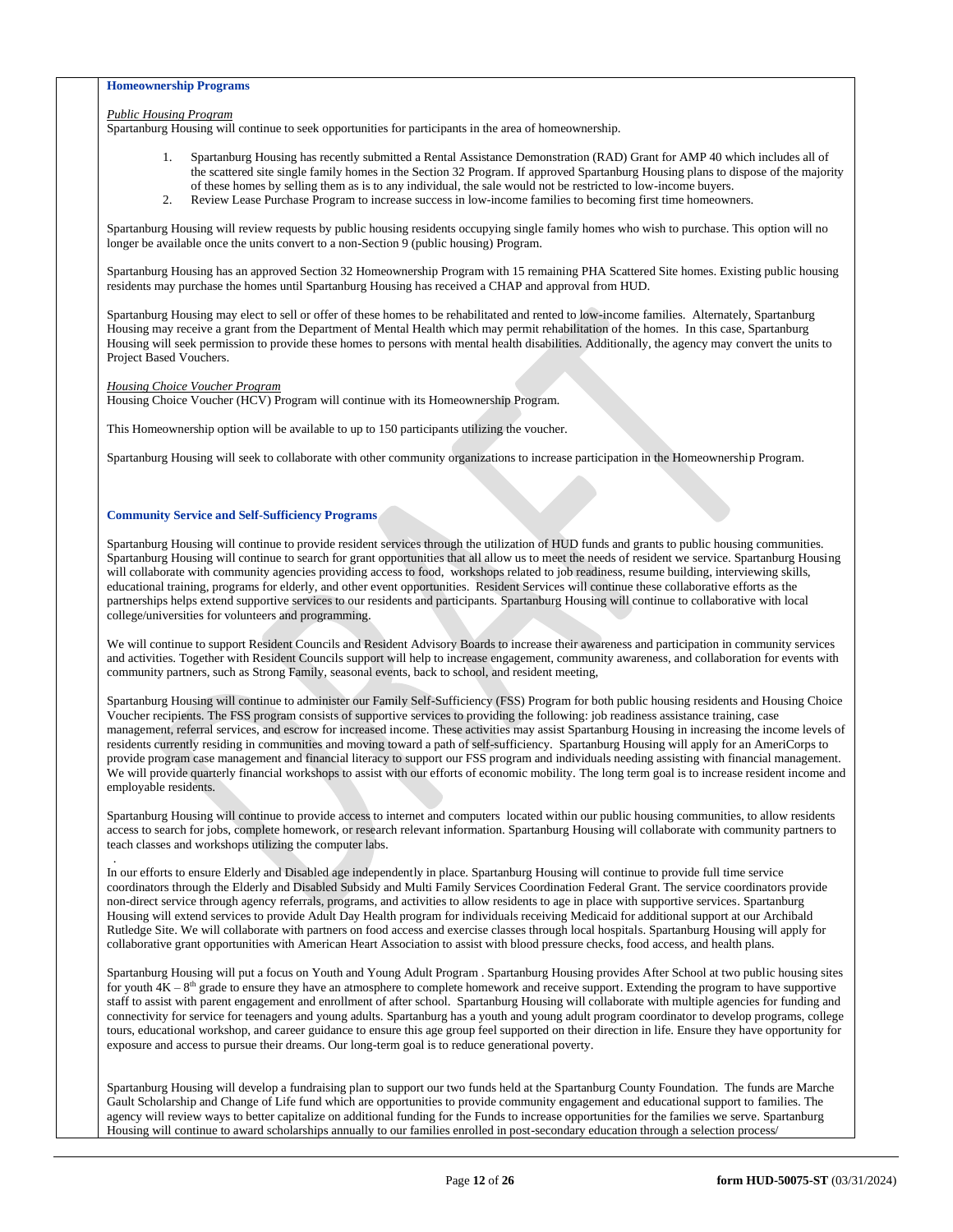#### Section 3

Spartanburg Housing will take a proactive approach to its procurement activities through implementing an electronic procurement (e-procurement) application and process. In addition, staff will engage in community outreach, such as "Doing Business" meetings for local community (city & county) and business partners to attend and build relationships to improve its Section 3 and Minority & Women Business Enterprise (MWBE) participation in procurement activities.

Spartanburg Housing is committed to providing training and education to local business owners who may qualify as a Section 3 business to become a registered business in the HUD Opportunity Portal.

Section 3 businesses who seek contracted work with Spartanburg Housing are given a preferred status and consideration during the decisionmaking phase toward awarding a contract.

#### **Safety and Crime Prevention**

Spartanburg Housing's properties are within Spartanburg County. All of these properties are under the jurisdiction of either the Spartanburg Police Department (SPD) or the Spartanburg Sheriff's Office. Spartanburg Housing regularly communicates with both agencies regarding community security issues. Spartanburg Housing will continue its efforts to effectively engage with both departments.

- 1. Spartanburg Housing, through its agreement with SPD receive daily reports of calls for service and weekly reports of incidents within public housing sites or crimes committed by persons residing within public housing.
- 2. SPD has established a "HOTLINE" for residents to anonymously report any criminal activities. There is a "Hotspot" form that we pass out to residents to anonymously report crime.
- 3. The Archibald Rutledge property has established a resident-staffed Reception Desk, seven days a week, during daytime hours, whereby entry into the building is monitored.

Spartanburg Housing maintains agreement with SPD to provide supplemental patrols as needed, develop, and implement crime prevention strategies.

- 4. Spartanburg Housing will check criminal history using Yardi resident screening, for all applicants who are 18 years of age or older, to determine whether any family member has engaged in violent or drug-related criminal activity.
- 5. Spartanburg Housing will check criminal history for all applicants, residents, and participants who are 18 years of age or older. HUD requires denial of assistance to persons convicted as lifetime sexual offenders and for production of methamphetamines. Spartanburg Housing will consider mitigating circumstances in accordance with HUD guidance for other offenses.
- 7. Spartanburg Housing will seek to install additional security measures at all public housing sites.

SPD, as part of its agreement with Spartanburg Housing, provides officers as needed to testify, provides training, and assists in preparing documents for court, to ensure corrective measures are taken.

Asset Management Security Improvements:

- a. Spartanburg Housing continues to partner with community groups and Neighborhood Watch organizations.
- b. New signage was purchased for all sites in compliance with the SC Code of Laws Section 16-11-620 regarding trespassing on Spartanburg Housing property.
- c. New security camera upgrades were completed at Archibald and Prince Hall Apartments. Additional cameras are being explored for the exterior of Prince Hall and interior of Camp Croft Courts and JC Bull Apartments.

#### VAWA

Spartanburg Housing is in compliance with the VAWA provisions. Spartanburg Housing will provide all applicants with information about VAWA at the time they request an application for housing assistance. Spartanburg Housing will also include such information in all notices of denial of assistance.

Spartanburg Housing will provide all tenants with information about VAWA at the time of admission and at annual reexamination. Spartanburg Housing will also include such information in all lease termination notices.

Whenever Spartanburg Housing has reason to suspect that providing information about VAWA to a public housing tenant might place a victim of domestic violence at risk, it will attempt to deliver the information by hand directly to the victim or by having the victim come to an office or other space that may be safer for the individual, making reasonable accommodations as necessary. For example, the PHA may decide not to send mail regarding VAWA protections to the victim's unit if the PHA believes the perpetrator may have access to the victim's mail, unless requested by the victim.

When discussing VAWA with the victim, the PHA will take reasonable precautions to ensure that no one can overhear the conversation such as having conversations in a private room.

The victim may, but is not required to, designate an attorney, advocate, or other secure contact for communications regarding VAWA protections.

Any request for documentation of domestic violence, dating violence, sexual assault, or stalking will be in writing, will specify a deadline of 14 business days following receipt of the request, will describe the three forms of acceptable documentation, will provide explicit instructions on where and to whom the documentation must be submitted, and will state the consequences for failure to submit the documentation or request an extension in writing by the deadline.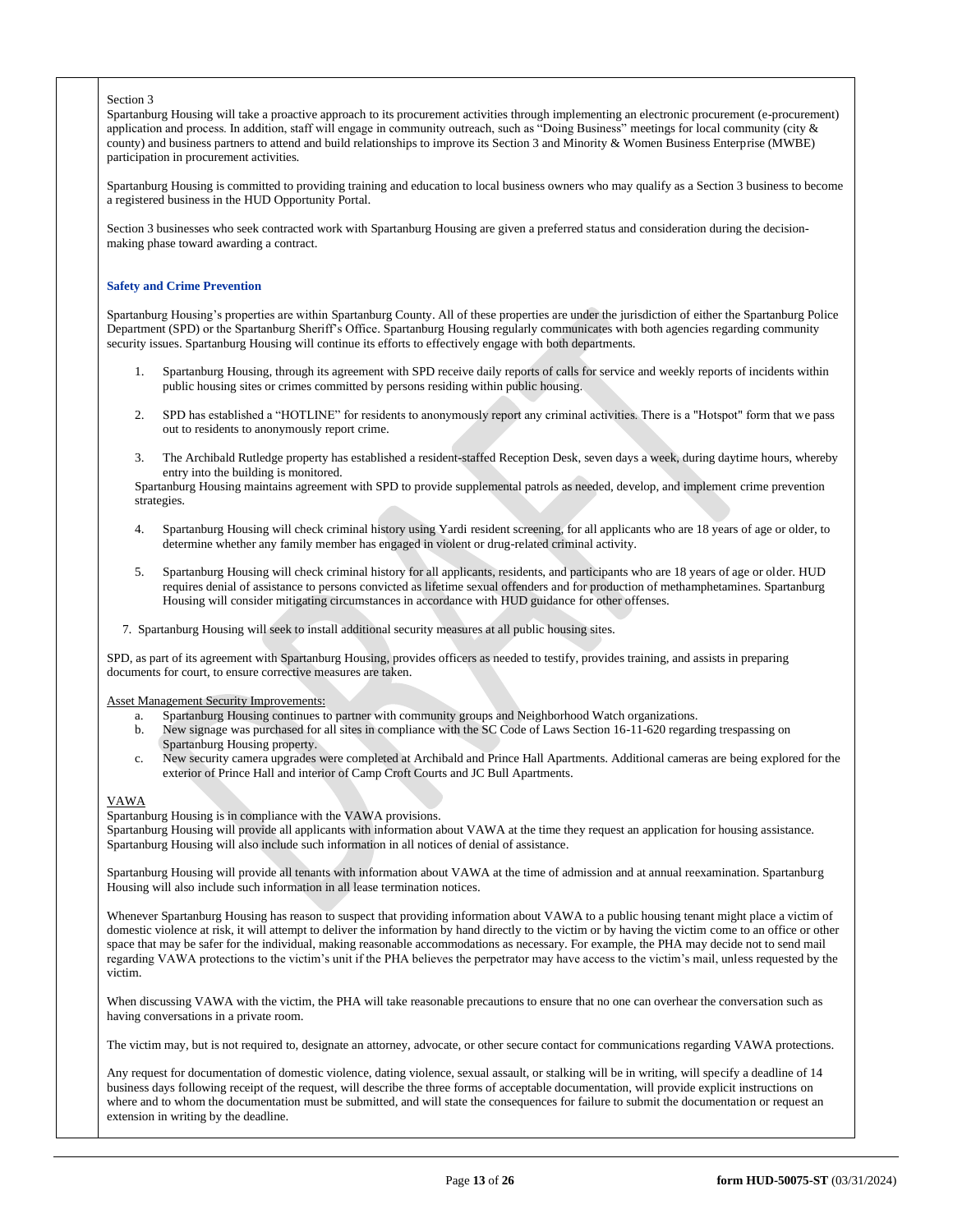Spartanburg Housing may, in its discretion, extend the deadline for 10 business days. In determining whether to extend the deadline, Spartanburg Housing will consider factors that may contribute to the victim's inability to provide documentation in a timely manner, including cognitive limitations, disabilities, limited English proficiency, absence from the unit, administrative delays, the danger of further violence, and the victim's need to address health or safety issues. Any extension granted by Spartanburg Housing will be in writing.

Once the victim provides documentation, Spartanburg Housing will acknowledge receipt of the documentation within 10 business days.

If presented with conflicting certification documents from members of the same household, Spartanburg Housing will attempt to determine which is the true victim by requiring each of them to provide third-party documentation in accordance with 24 CFR 5.2007(e) and by following any HUD guidance on how such determinations should be made. When requesting third-party documents, Spartanburg Housing will provide contact information for local domestic violence and legal aid offices. In such cases, applicants or tenants will be given 30 calendar days from the date of the request to provide such documentation.

If Spartanburg Housing does not receive third-party documentation within the required timeframe (and any extensions) Spartanburg Housing will deny VAWA protections and will notify the applicant or tenant in writing of the denial. If, as a result, the applicant or tenant is denied or terminated from the program, Spartanburg Housing will hold separate hearings for the applicants or tenants.

If Spartanburg Housing accepts an individual's statement or other corroborating evidence (as determined by the victim) of domestic violence, dating violence, sexual assault, or stalking, the PHA will document acceptance of the statement or evidence in the individual's file.

If disclosure is required for use in an eviction proceeding or is otherwise required by applicable law, Spartanburg Housing will inform the victim before disclosure occurs so that safety risks can be identified and addressed.

# **Pet Policy**

#### **Registration of Pets**

Pets must be registered with Spartanburg Housing before they are brought onto the premises.

Registration includes documentation signed by a licensed veterinarian or state/local authority that the pet has received all inoculations required by state or local law, and that the pet has no communicable disease(s) and is pest-free. This registration must be renewed annually and will be coordinated with the annual reexamination date.

Pets will not be approved to reside in a unit until completion of the registration requirements.

# **Refusal to Register Pets**

Spartanburg Housing will refuse to register a pet if:

- 1. The pet is not *a common household pet* as defined in Section 10-II.C. below
- 2. Keeping the pet would violate any pet restrictions listed in this policy
- 3. The pet owner fails to provide complete pet registration information, or fails to update the registration annually<br>4. The annicant has previously been charged with spin-1.
- 4. The applicant has previously been charged with animal cruelty under state or local law; or has been evicted, had to relinquish a pet or been prohibited from future pet ownership due to pet rule violations or a court order
- 5. Spartanburg Housing reasonably determines that the pet owner is unable to keep the pet in compliance with the pet rules and other lease obligations. The pet's temperament and behavior may be considered as a factor in determining the pet owner's ability to comply with provisions of the lease.

If Spartanburg Housing refuses to register a pet, a written notification will be sent to the pet owner within 10 business days of Spartanburg Housing's decision. The notice will state the reason for refusing to register the pet and will inform the family of their right to appeal the decision in accordance with Spartanburg Housing's grievance procedures.**Pet Agreement**

Residents who have been approved to have a pet must enter into a pet agreement with Spartanburg Housing, or the approval of the pet will be withdrawn.

The pet agreement is the resident's certification that he or she has received a copy of Spartanburg Housing's pet policy and applicable house rules, that he or she has read the policies and/or rules, understands them, and agrees to comply with them.

The resident further certifies by signing the pet agreement that he or she understands that noncompliance with Spartanburg Housing's pet policy and applicable house rules may result in the withdrawal of Spartanburg Housing approval of the pet or termination of tenancy.

# **Definition of "Common Household Pet"**

*Common household pet* means a domesticated animal, such as a dog, cat, bird, or fish that is traditionally recognized as a companion animal and is kept in the home for pleasure rather than commercial purposes.

The following animals are not considered common household pets:

- 1. Reptiles
- 2. Rodents
- 3. Insects
- 4. Arachnids
- 5. Wild animals or feral animals
- 6. Pot-bellied pigs
- 7. Animals used for commercial breeding

# **Pet Restrictions**

The following animals are not permitted:

- 1. Any animal whose adult weight will exceed 25 pounds
- 2. Dogs of the pit bull, rottweiler, chow, or boxer breeds
- 3. Ferrets or other animals whose natural protective mechanisms pose a risk to small children of serious bites or lacerations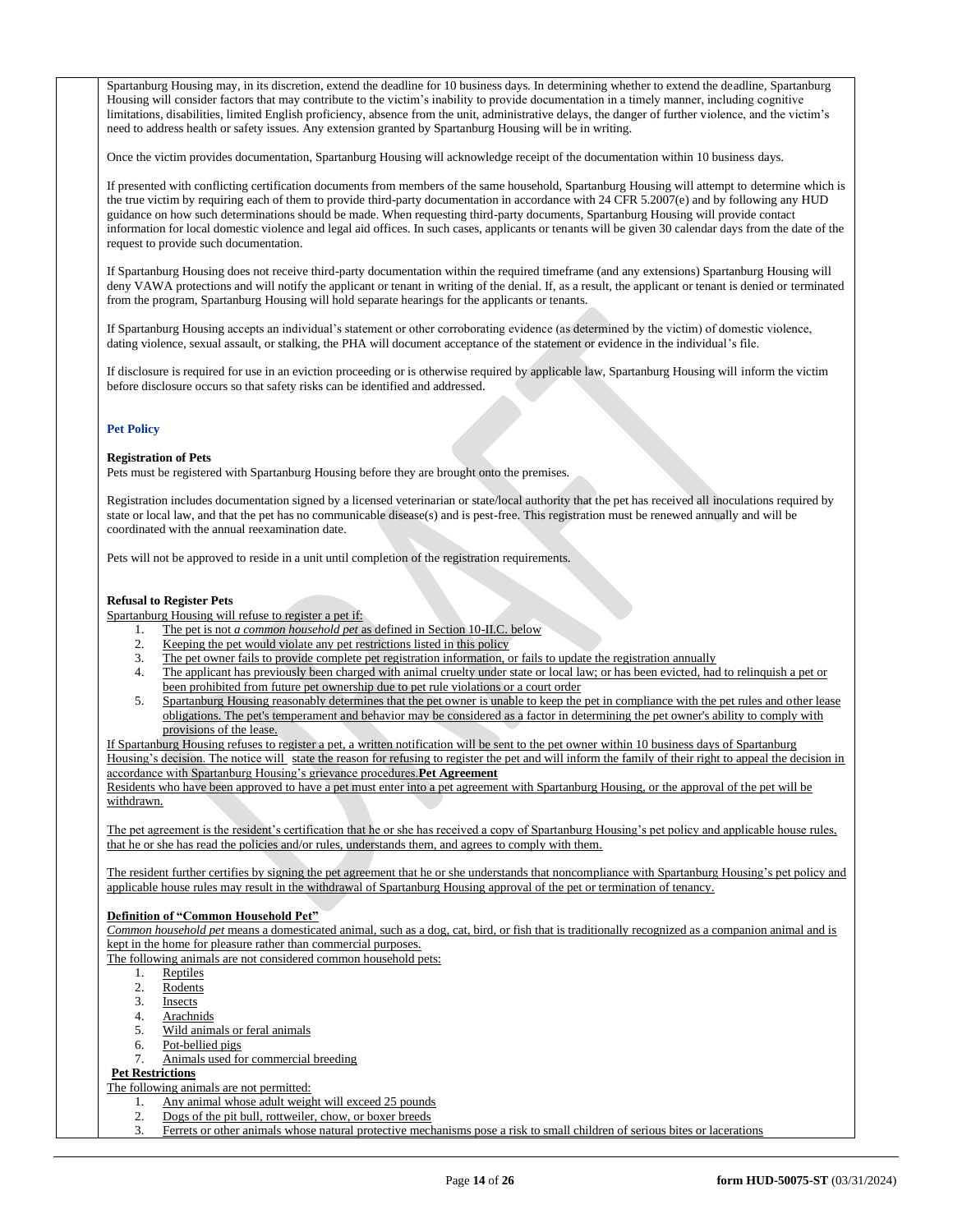|  | Any animal not permitted under state or local law or code |  |  |  |  |
|--|-----------------------------------------------------------|--|--|--|--|
|  |                                                           |  |  |  |  |

## **Number of Pets**

Residents may own a maximum of one (1) pet per unit with unit size  $0 BR - 3 BR$  and two (2 pets per unit with size  $4 BR - 5 BR$ , only 1 of which may be a dog.

In the case of fish, residents may keep no more than can be maintained in a safe and healthy manner in a tank holding up to 10 gallons. Such a tank or aquarium will be counted as 1 pet.

#### **Other Requirements**

Dogs and cats must be spayed or neutered at the time of registration or, in the case of underage animals, within 30 days of the pet reaching 6 months of age. Exceptions may be made upon veterinary certification that subjecting this particular pet to the procedure would be temporarily or permanently medically unsafe or unnecessary.

Pets must be licensed in accordance with state or local law. Residents must provide proof of licensing at the time of registration and annually, in conjunction with the resident's annual reexamination.

Spartanburg Housing requires pet owners to pay a non-refundable nominal pet fee.

This fee is intended to cover the reasonable operating costs to the project relating to the presence of pets. Reasonable operating costs to the project relating to the presence of pets include, but are not limited to:

- 1. Landscaping costs
- 2. Pest control costs
- 3. Insurance costs
- 4. Clean-up costs

The pet fee of \$10.00 will be billed on a monthly basis, and payment will be due 14 calendar days after billing.

Charges for the non-refundable pet fee are not part of rent payable by the resident.

#### **Asset Management**

Spartanburg Housing manages its AMP's in accordance with HUD's Asset Management principals.

**Substantial Deviation**

There is no substantial deviation to the plan.

#### **Significant Amendment/Modification**

In March 2022, Spartanburg Housing amended the agency's ACC in connection with the PHA's designation as a participant in the expansion of the MTW demonstration pursuant to Section 239 of the Consolidated Appropriations Act, 2016, P.L. 114-113; 129 Stat. 2897 (2016 MTW Expansion Statute) and Section 204 of the Departments of Veterans Affairs and Housing and Urban Development and Independent Agencies Appropriations Act, 1996, P.L. 104-134; 110 Stat. 1321-281 (1996 MTW statute). The PHA's participation in the expansion of the MTW demonstration shall be governed by the MTW Operations Notice for the Expansion of the Moving to Work Demonstration as it is issued as it and may be amended in the future, or any successor notice issued by HUD, ("the MTW Operations Notice").

Spartanburg Housing will begin to implement the Cohort \$ Moving to Work: Landlord Incentives Program during the period of the Annual/Five Year Plan.

#### **B.2 New Activities***.*

(a) Does the PHA intend to undertake any new activities related to the following in the PHA's current Fiscal Year?

| Y<br>N                                                                                                                                              |
|-----------------------------------------------------------------------------------------------------------------------------------------------------|
| $\boxtimes$ $\Box$ Hope VI or Choice Neighborhoods.                                                                                                 |
| $\boxtimes \square$ Mixed Finance Modernization or Development.                                                                                     |
| $\boxtimes \square$ Demolition and/or Disposition.                                                                                                  |
| $\boxtimes$ Designated Housing for Elderly and/or Disabled Families.                                                                                |
| $\boxtimes \square$ Conversion of Public Housing to Tenant-Based Assistance.                                                                        |
| M I I<br>Conversion of Public Housing to Project-Based Rental Assistance or Project-Based Vouchers under RAD.                                       |
| Occupancy by Over-Income Families.<br>$\bowtie$ 1                                                                                                   |
| $\boxtimes$ $\Box$ Occupancy by Police Officers.                                                                                                    |
| $\boxtimes$ Non-Smoking Policies.                                                                                                                   |
| $\boxtimes \square$ Project-Based Vouchers.                                                                                                         |
| $\boxtimes \square$ Units with Approved Vacancies for Modernization.                                                                                |
| Other Capital Grant Programs (i.e., Capital Fund Community Facilities Grants or Emergency Safety and Security Grants).<br>MП                        |
|                                                                                                                                                     |
|                                                                                                                                                     |
|                                                                                                                                                     |
| (b) If any of these activities are planned for the current Fiscal Year, describe the activities. For new demolition activities, describe any public |
| housing development or portion thereof, owned by the PHA for which the PHA has applied or will apply for demolition and/or disposition apply        |

housing development or portion thereof, owned by the PHA for which the PHA has applied or will apply for demolition and/or disposition approval under section 18 of the 1937 Act under the separate demolition/disposition approval process. If using Project-Based Vouchers (PBVs), provide the projected number of project-based units and general locations, and describe how project basing would be consistent with the PHA Plan.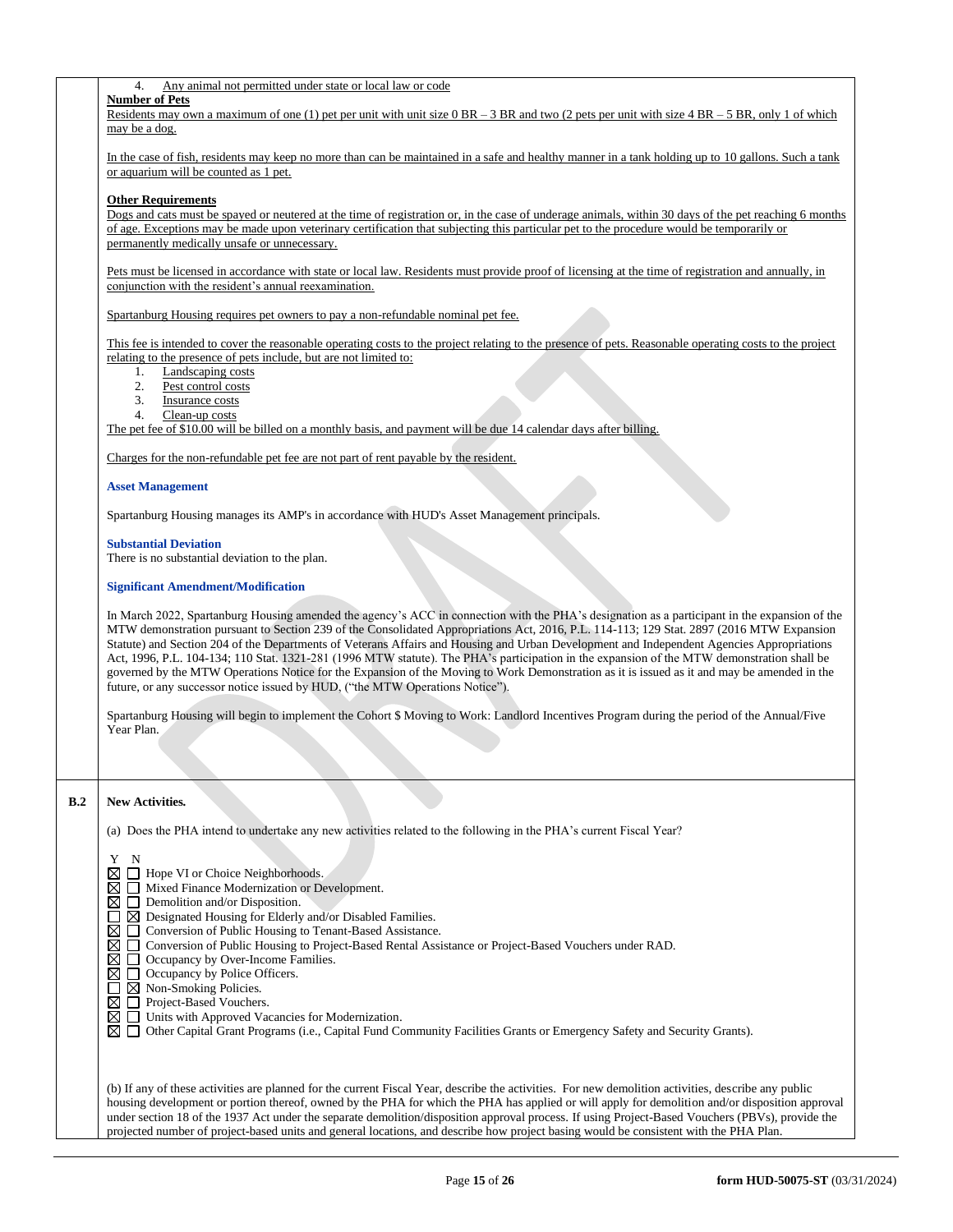### **HOPE VI or Choice Neighborhoods**

Spartanburg Housing seeks to access its portfolio on an annual basis and apply for HOPE VI or Choice Neighborhood grants if deemed suitable.

#### **Mixed Finance Modernization of Development**

Spartanburg Housing will seek to develop through sale or development financial partnerships for the 130 acres of property at Page Lake.

Spartanburg Housing will seek potential partnerships through Opportunity Zones and the SC Housing Finance and Development Authority Small Rental Development Program for development of land owned by the Agency.

Spartanburg Housing will issue Multifamily housing revenue bonds with the goal of overcoming the shortage of decent, safe, and sanitary housing that can be afforded by persons of low and moderate income.

Spartanburg Housing may acquire new properties or build new units at Collins Park, Camp Croft, or other vacant land owned by the agency as it repositions its portfolio to RAD.

Spartanburg Housing will seek to apply for 4% and 9% tax credits through the SC Housing Finance and Development Authority.

Spartanburg Housing will seek other financing sources to assist with development.

#### **Demolition and/or Disposition**

*Single Family Homes* – The single-family homes will be disposed of through Section 18 disposition or converting to RAD project base vouchers. Spartanburg Housing may elect to sell the units at fair market value under an open bid process or rehabilitate the units for rental. Alternately, Spartanburg Housing may elect to partner with South Carolina Department of Mental Health to position these units for housing for persons with disabilities.

*Archibald Village, Archibald Rutledge, Camp Croft Courts and Prince Hall* – Plans are being reviewed to determine the best possible options for these sites that may include demolition.

#### **Designated Housing for Elderly and Disabled Families**

Spartanburg Housing have designated elderly or designated disabled housing at the following properties: 1 unit at Cambridge Place; JC Bull Apartments (100 units); JC Bull Apartments (32 units) and Page Lake Manor.

**Conversion of Public Housing under the Voluntary or Mandatory Conversion programs**

At this time, Spartanburg Housing has no plans for any voluntary or mandatory conversion programs.

**Conversion of Public Housing under the Rental Assistance Demonstration (RAD) program** 

Spartanburg Housing has an approved Rental Assistance Demonstration Program (RAD) award for a portion of its portfolio. Spartanburg Housing intends to convert its entire remaining public housing portfolio utilizing the RAD process.

The Public Housing units will convert to Project Based Vouchers under the RAD Program. Spartanburg Housing has received a Commitment to Enter into a Housing Assistance Payments Contract (CHAP) for these properties and anticipates RAD conversion closing in 2022.

| <b>EXISTING</b><br><b>MIXED FINANCE PROPERTIES</b> | <b>TOTAL UNITS</b> | <b>RAD PROJECT BASED</b><br><b>VOUCHERS</b> | <b>RAD CONVESION STRATEGY</b> |
|----------------------------------------------------|--------------------|---------------------------------------------|-------------------------------|
| Collins Park                                       | 100                | 24                                          | Refinancing; Closing in 2022  |
| The Ridge at Southport                             | 78                 | 54                                          | Refinancing; Closing in 2022  |
| Cottage Grove                                      |                    |                                             | Refinancing; Closing in 2022  |
|                                                    |                    |                                             |                               |
| <b>TOTAL</b>                                       | 186                | 86                                          |                               |

*Collins Park, The Ridge at Southport and Cottage Grove* will convert under the RAD Program with refinancing.

Phase III – The final Phase of the RAD conversion includes the properties listed in the chart below. Spartanburg Housing will procure Development Partners to assist in the redevelopment of these properties. The proposed strategy for each property is summarized below.

| <b>PROPERTY</b>    | <b>RAD</b><br><b>CONVERSION</b><br>UNITS | <b>RAD CONVERSION STRATEGY</b>                                                  |
|--------------------|------------------------------------------|---------------------------------------------------------------------------------|
| Archibald Rutledge | 150                                      | 4% or 9% LIHTC 2023 Substantial Rehabilitation, Demolition, New<br>Construction |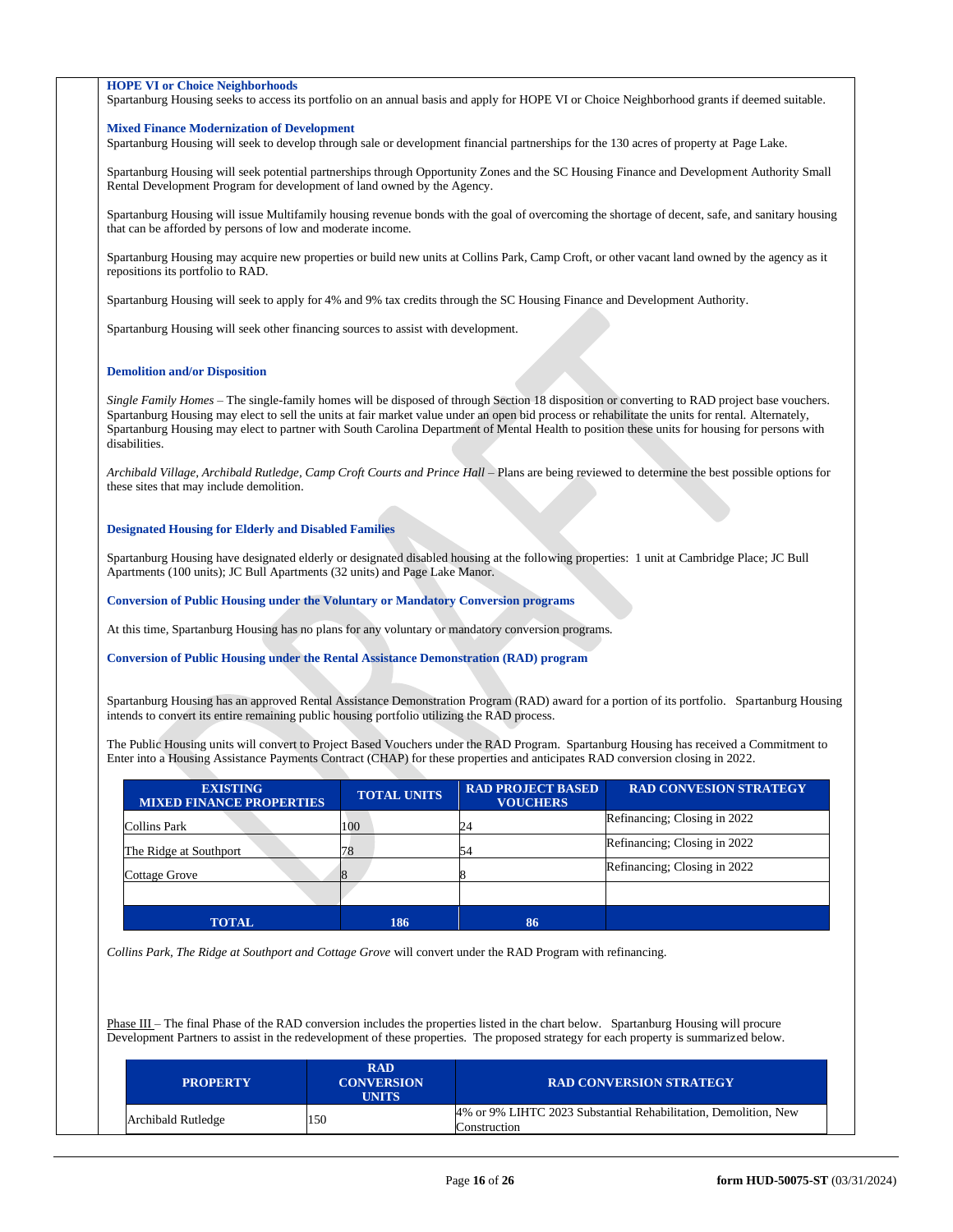| <b>TOTAL</b>                  | 402 |                                                                                 |
|-------------------------------|-----|---------------------------------------------------------------------------------|
| <b>Prince Hall Apartments</b> | 100 | Demolition and redevelopment 2024/2025                                          |
| Cambridge Place               |     | Convert "as is"                                                                 |
|                               |     |                                                                                 |
| Camp Croft Courts             | 96  | Phased demolition and redevelopment 2024/2025                                   |
| Archibald Village             | 50  | 4% or 9% LIHTC 2023 Substantial Rehabilitation, Demolition, New<br>Construction |

*Archibald Rutledge and Village*– Spartanburg Housing may seek to leverage capital that may become available for Opportunity Zones. In addition, Spartanburg Housing will submit a 4% or 9% LIHTC application in 2023 SH may also explore the possibility of demolition and new construction for these sites.

*Camp Croft Courts and Prince Hall* – Plans are being reviewed to determine the best possible options for these sites.

Cambridge Place – Preliminary plans show that the property show that the property will be converted as is.

Occupancy by Over- Income Families

At annual or interim reexamination, if a family's adjusted income exceeds the applicable over-income limit, Spartanburg Housing will document the family file and begin tracking the family's over-income status.

If one year after the applicable annual or interim reexamination the family's income continues to exceed the applicable over-income limit, Spartanburg Housing will notify the family in writing that their income has exceeded the over-income limit for one year, and that if the family continues to be over-income for 12 consecutive months, the family will be subject to Spartanburg Housing's over-income policies.

If two years after the applicable annual or interim reexamination the family's income continues to exceed the applicable over-income limit, Spartanburg Housing will charge the family a rent that is the higher of the applicable fair market rent (FMR) or the amount of monthly subsidy for the unit. Spartanburg Housing will notify the family in writing of their new rent amount. The new rent amount will be effective 30 days after Spartanburg Housing's written notice to the family.

If, at any time, an over-income family experiences a decrease in income, the family may request an interim redetermination of rent in accordance with Spartanburg Housing policy. If, as a result, the previously over-income family is now below the over-income limit, the family is no longer subject to over-income provisions as of the effective date of the recertification. Spartanburg Housing will notify the family in writing that overincome policies no longer apply to them. If the family's income later exceeds the over-income limit again, the family is entitled to a new two-year grace period.

Spartanburg Housing will begin tracking over-income families once these policies have been adopted, but no later than March 24, 2019.

Spartanburg Housing will not evict or terminate the tenancies of families whose income exceeds the income limit for program eligibility as described at 24 CFR 960.261.

The PHA will rely on the following over-income limits. These numbers will be updated within 60 days of HUD publishing new income limits each year and will be effective for all annual and interim reexaminations once these policies have been adopted.

| <b>Family Size</b>       |          |          |          |          |          | n        |           |           |
|--------------------------|----------|----------|----------|----------|----------|----------|-----------|-----------|
| Over-<br>Income<br>Limit | \$57,120 | \$65,280 | \$73,440 | \$81.480 | \$88,080 | \$94,560 | \$101,040 | \$107,640 |

For families larger than 8 persons, the over-income limit will be calculated by multiplying the applicable very-low-income limit by 2.4.

Occupancy by Police Officers

Spartanburg Housing does not have any units occupied by police officers; however, this amendment may be considered in the future.

## **Non-smoking Policies**

Smoking is prohibited in the common areas and the dwelling units at all Spartanburg Housing public housing properties as of July 30, 2018. Designated Smoking Areas were implemented at the Archibald Hi-Rise and Village, 25 feet away from all entrances.

US Department of Housing and Urban Development 24CFR part 965 "Instituting Smoke Free Public Housing". Spartanburg Housing requires all residents to comply with no smoking in any public housing and sign the board approved Smoke Free Policy.

# **Project-Based Vouchers**

As part of the redevelopment strategy and to improve the overall quality of the housing stock offered to the residents of Spartanburg County, Spartanburg Housing may project base up to 25% of its baseline voucher allocation. Preference for Project Based Vouchers will be combined with RAD vouchers for Transfer of Assistance conversion identified above.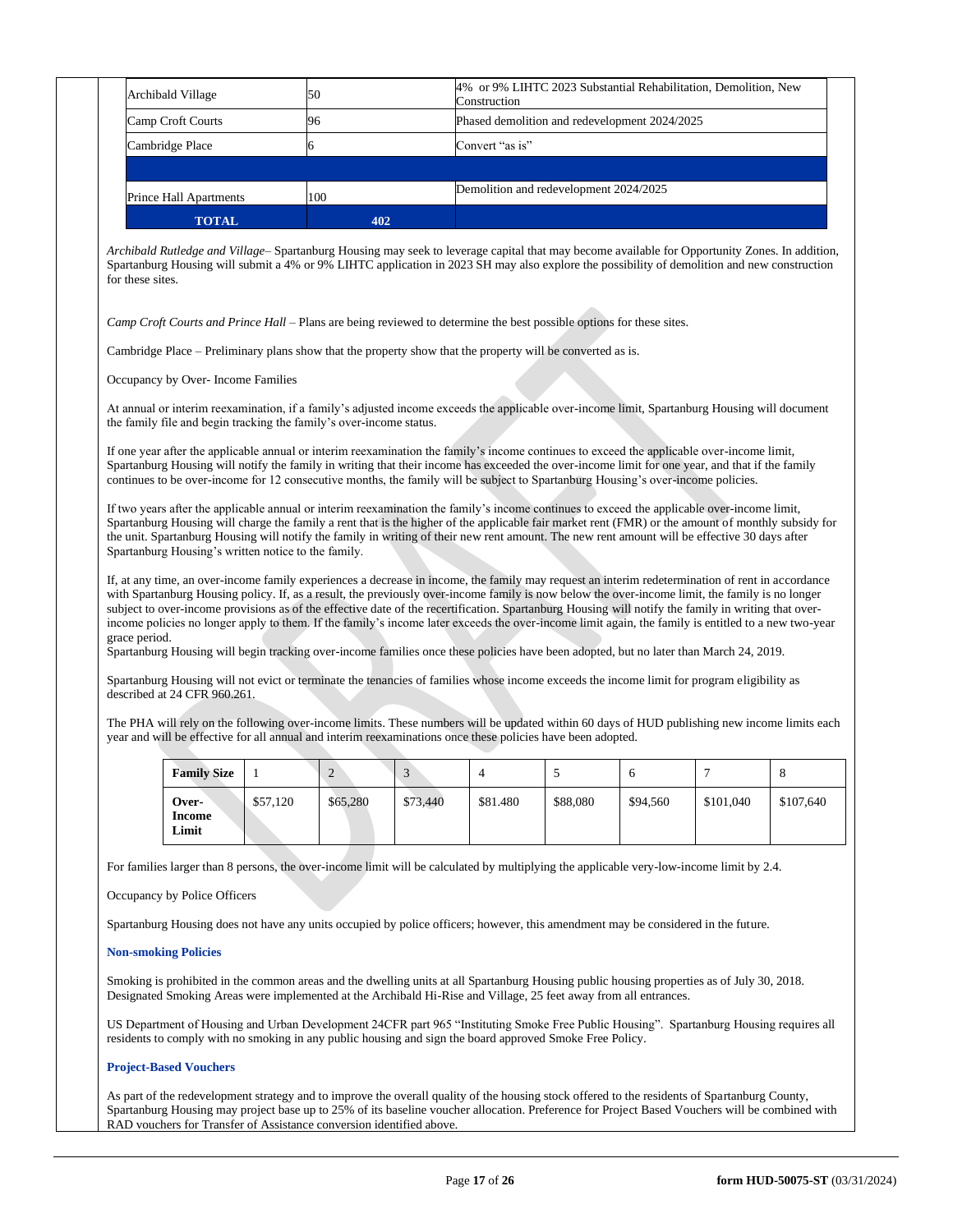The Transfer of Assistance to Project Based Vouchers will be assigned to the following properties:

Archibald Village Archibald Rutledge Cammie Clagett Courts Other Spartanburg Housing approved properties

#### **Units with Approved Vacancies for Modernization**

Spartanburg Housing has several units with an approved vacancy as they go through modernization. The units include the following:

| Property                      | <b>Unit Number</b>     | <b>Reason for Modernization</b> |
|-------------------------------|------------------------|---------------------------------|
| Archibald Rutledge            | 206                    | Water Infiltration              |
| <b>Archibald Rutledge</b>     | 208                    | <b>Water Infiltration</b>       |
| Camp Croft Courts             | 29                     | <b>Structural Damage</b>        |
| <b>Prince Hall Apartments</b> | $1-20$                 | Mold Abatement                  |
| <b>Scattered Sites</b>        | 712 Old Farm Rd.       | <b>Extensive Remodeling</b>     |
| <b>Scattered Sites</b>        | 4134 East Croft Circle | <b>Extensive Remodeling</b>     |
| <b>Scattered Sites</b>        | 124 Chelsea Street     | <b>Extensive Remodeling</b>     |
| <b>Scattered Sites</b>        | 115 Chelsea Street     | <b>Extensive Remodeling</b>     |
| <b>Scattered Sites</b>        | 108 Rodney Street      | <b>Extensive Remodeling</b>     |
| <b>Scattered Sites</b>        | 360 Concord Ave.       | <b>Extensive Remodeling</b>     |
| <b>Scattered Sites</b>        | 136 Westover Street    | <b>Extensive Remodeling</b>     |
| <b>Scattered Sites</b>        | 511 Crestwood Place    | <b>Extensive Remodeling</b>     |
| <b>Scattered Sites</b>        | 266 Pioneer Place      | <b>Extensive Remodeling</b>     |
| <b>Scattered Sites</b>        | 109 Winterhaven Drive  | <b>Extensive Remodeling</b>     |

Spartanburg Housing seeks to complete renovations if feasible prior to any repositioning efforts as detailed below.

#### **Other Capital Grant Programs**

Currently Spartanburg Housing does not have any funded Capital Fund Community Facilities Grants. In 2022, Spartanburg Housing was awarded an Emergency Safety and Security Grants and will be installing Carbon Monoxide detectors in all public housing bedrooms where gas is present in the dwelling unit. Spartanburg Housing reserves the right to apply for other capital grant programs as they become available

**B.3**

# **Progress Report.**

Provide a description of the PHA's progress in meeting its Mission and Goals described in the PHA 5-Year and Annual Plan.

In 2020, Spartanburg Housing completed a Strategic Plan which included the following goals that staff seek to achieve over the course of 3 -5 years:

- Enhance Organizational and Operational Excellence
- Ensure Sound Financial Management for Long Term Sustainability
- Preserve and Develop the Housing Portfolio
- Engage in Strategic Partnerships
- Support and Develop Resident and Community Engagement

Below is a detailed listing of the progress that has been made during the first two years of implementing these goals.

#### Human Resources:

In 2021, Human Resources (HR) updated its policy and procedure manual to align with Spartanburg Housing's diversity, equity and inclusion efforts. Revisions to the manual removed gender specific references and added a remote work policy. Additionally, HR reviewed processes and requirements that impede internal and external applicant opportunities, to help remove unnecessary barriers. For example, job description sections were reviewed, specific to education and experience requirements, to reduce the possibility of negatively impacting applicant pools and instead promote experience in-lieu of education for most entry level positions. HR will continue to strive using and implementing best practices, without biases and other unfair labor practices. HR continues to promote training for all staff members. HR continues to engage with staff to encourage communication and engagement as a learning organization.

#### Finance:

FY2020 Annual Audit displayed zero findings for the agency.

#### Asset Management:

•

Throughout this past year, the asset management department has continued to make strides in maintaining a 98% occupancy rate and 98% tenant accounts receivable rate despite the ongoing pandemic. In addition, the vacant unit turnover time at or below 20 days is still a departmental goal.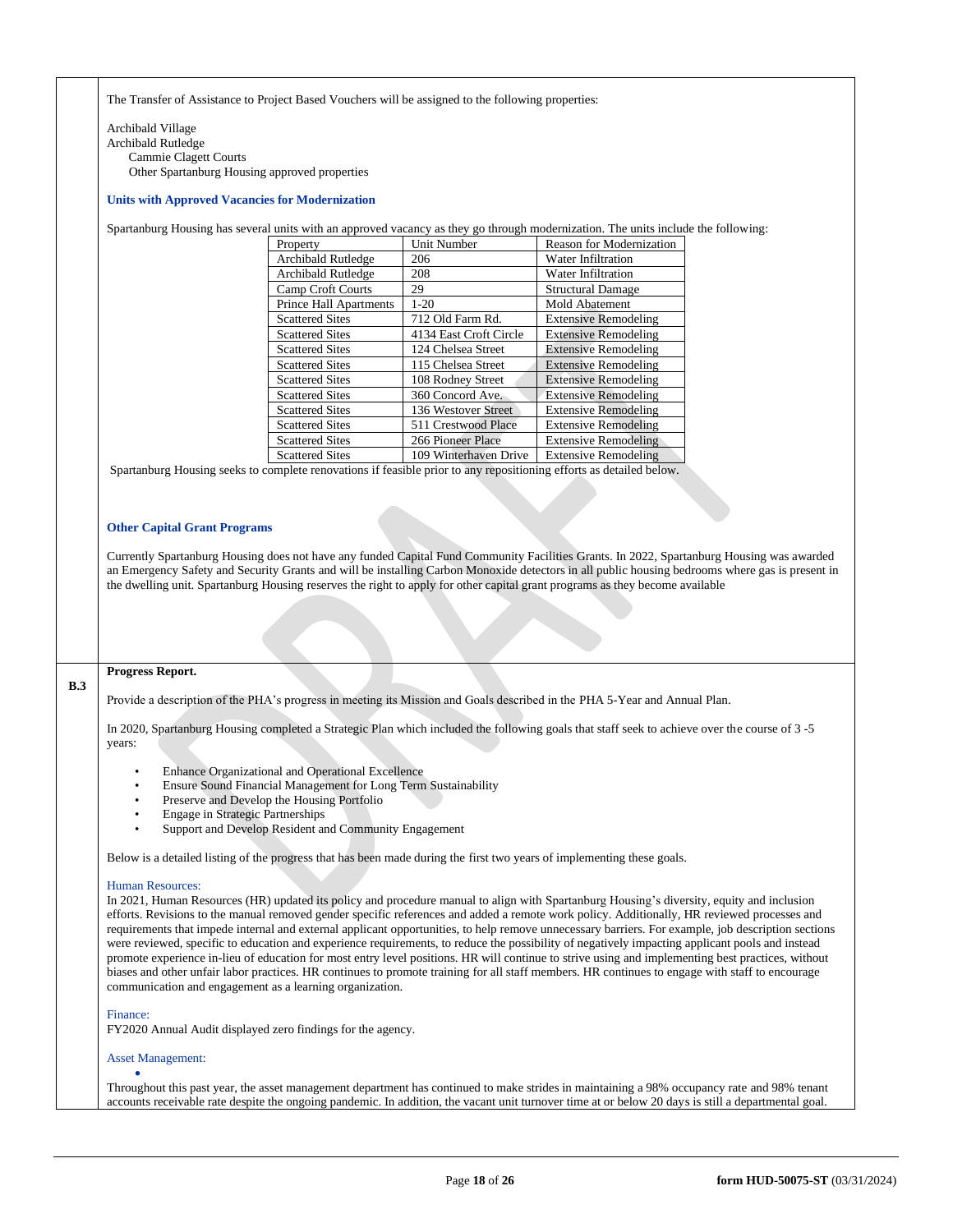|            | Through the use of the Yardi system of record, staff have been able to improve housing management monitoring and internal reporting tools to<br>maintain a high level of accountability, implementing timely tracking, scheduling and follow up to rent collection, vacancy turn over management,<br>and new leases. The ACOP is updated each year to ensure compliance with HUD requirements.                                                                                                                                                                                                                                                                                                                                                                                                                                                                                                                               |  |  |  |
|------------|------------------------------------------------------------------------------------------------------------------------------------------------------------------------------------------------------------------------------------------------------------------------------------------------------------------------------------------------------------------------------------------------------------------------------------------------------------------------------------------------------------------------------------------------------------------------------------------------------------------------------------------------------------------------------------------------------------------------------------------------------------------------------------------------------------------------------------------------------------------------------------------------------------------------------|--|--|--|
|            | HCV:<br>The Housing Choice Voucher Department relaunched the HCV Homeownership program in 2021. Since the relaunch there are multiple<br>families searching for homes and one family closed in February 2022 bringing the agencies HO total to 27 families.                                                                                                                                                                                                                                                                                                                                                                                                                                                                                                                                                                                                                                                                  |  |  |  |
|            | <b>Resident Services and Community Engagement:</b><br>The department provides service coordination through grants and HUD subsides. Oversee resident and community engagement in collaboration<br>with residents and community partners.                                                                                                                                                                                                                                                                                                                                                                                                                                                                                                                                                                                                                                                                                     |  |  |  |
|            | In 2021, Spartanburg Housing hosted Strong Family Event at CC Woodson. This event included: Vendors, Food, and Spartanburg Housing<br>program Highlights. Spartanburg Housing was able to highlight out FSS program, 2020-2021 - Graduated nine (9) individuals receiving a total of<br>\$60,921 and 2019-2020 - Graduated four (4) individuals receiving a total of \$10,782.72                                                                                                                                                                                                                                                                                                                                                                                                                                                                                                                                             |  |  |  |
|            | The agency relaunched the Marche Gault Scholarship Fund with the development of a Steering and Selection Committee. The program had been<br>dormant since 2016. Spartanburg Housing awarded \$4000 in Scholarship Funds. Spartanburg Housing launched youth and young adult<br>programming. This need was presented during strategic planning. Through funding received through the Spartanburg Academic Movement and<br>Connect Spartanburg the agency was able to provide college tours, field trips, developed a basketball team (Spartanburg express, ad partnership<br>with United Way for Winter Warmth items. We now have new partnerships in collaboration with youth programming: Bloom Upstate, City of<br>Spartanburg Parks and Recreation, My Brother's Keeper, From Boys to Men, Spartanburg Academic Movement, Connect Spartanburg, Urban<br>League of the Upstate, and Wofford College: Sustainability Class. |  |  |  |
|            | Spartanburg Housing continues to ensure we bring programs, services, and partnership. We continue to educate our families on COVID-19 and<br>vaccinations. We have held numerous testing opportunities and vaccination clinic with assistance from DHEC, Spartanburg Regional, Oak Street<br>Health, Regenesis Health care, and Legacy Healthcare. Elderly/Disabled Winter Items for Public Housing Sites. We continue a collaborative effors<br>with our Mobile Farmer's Market to ensure our families have access to fresh fruit and vegetables. The resident services team continue to partner<br>with property management for holiday events and after school programming.                                                                                                                                                                                                                                               |  |  |  |
|            | Development:                                                                                                                                                                                                                                                                                                                                                                                                                                                                                                                                                                                                                                                                                                                                                                                                                                                                                                                 |  |  |  |
|            | Fisher Ave: A market rate rental home in Spartanburg Housing's portfolio was damaged in the February 2020 tornado. This home was<br>$\bullet$<br>renovated and utilized to house a relocation Victoria Gardens resident.                                                                                                                                                                                                                                                                                                                                                                                                                                                                                                                                                                                                                                                                                                     |  |  |  |
|            | Multifamily Bond Issuance: In 2021, Spartanburg Housing began issuing multi-family housing revenue bonds. This is in support of the<br>$\bullet$                                                                                                                                                                                                                                                                                                                                                                                                                                                                                                                                                                                                                                                                                                                                                                             |  |  |  |
|            | rehabilitation or new construction of affordable housing.<br>Victoria Gardens: Spartanburg Housing successfully completed a \$17,455,558 rehabilitation of Victoria Gardens Apartments through<br>$\bullet$                                                                                                                                                                                                                                                                                                                                                                                                                                                                                                                                                                                                                                                                                                                  |  |  |  |
|            |                                                                                                                                                                                                                                                                                                                                                                                                                                                                                                                                                                                                                                                                                                                                                                                                                                                                                                                              |  |  |  |
|            | the RAD program.                                                                                                                                                                                                                                                                                                                                                                                                                                                                                                                                                                                                                                                                                                                                                                                                                                                                                                             |  |  |  |
|            |                                                                                                                                                                                                                                                                                                                                                                                                                                                                                                                                                                                                                                                                                                                                                                                                                                                                                                                              |  |  |  |
|            |                                                                                                                                                                                                                                                                                                                                                                                                                                                                                                                                                                                                                                                                                                                                                                                                                                                                                                                              |  |  |  |
|            |                                                                                                                                                                                                                                                                                                                                                                                                                                                                                                                                                                                                                                                                                                                                                                                                                                                                                                                              |  |  |  |
| B.4        | Capital Improvements. Include a reference here to the most recent HUD-approved 5-Year Action Plan in EPIC and the date that it was approved.                                                                                                                                                                                                                                                                                                                                                                                                                                                                                                                                                                                                                                                                                                                                                                                 |  |  |  |
|            |                                                                                                                                                                                                                                                                                                                                                                                                                                                                                                                                                                                                                                                                                                                                                                                                                                                                                                                              |  |  |  |
| B.5        | <b>Most Recent Fiscal Year Audit.</b>                                                                                                                                                                                                                                                                                                                                                                                                                                                                                                                                                                                                                                                                                                                                                                                                                                                                                        |  |  |  |
|            | (a) Were there any findings in the most recent FY Audit?                                                                                                                                                                                                                                                                                                                                                                                                                                                                                                                                                                                                                                                                                                                                                                                                                                                                     |  |  |  |
|            | Y N                                                                                                                                                                                                                                                                                                                                                                                                                                                                                                                                                                                                                                                                                                                                                                                                                                                                                                                          |  |  |  |
|            | $\Box$ $\Box$                                                                                                                                                                                                                                                                                                                                                                                                                                                                                                                                                                                                                                                                                                                                                                                                                                                                                                                |  |  |  |
|            | If yes, please describe:<br>(b)                                                                                                                                                                                                                                                                                                                                                                                                                                                                                                                                                                                                                                                                                                                                                                                                                                                                                              |  |  |  |
| C.         | <b>Other Document and/or Certification Requirements.</b>                                                                                                                                                                                                                                                                                                                                                                                                                                                                                                                                                                                                                                                                                                                                                                                                                                                                     |  |  |  |
| <b>C.1</b> | <b>Resident Advisory Board (RAB) Comments.</b>                                                                                                                                                                                                                                                                                                                                                                                                                                                                                                                                                                                                                                                                                                                                                                                                                                                                               |  |  |  |
|            | (a) Did the RAB(s) have comments to the PHA Plan?                                                                                                                                                                                                                                                                                                                                                                                                                                                                                                                                                                                                                                                                                                                                                                                                                                                                            |  |  |  |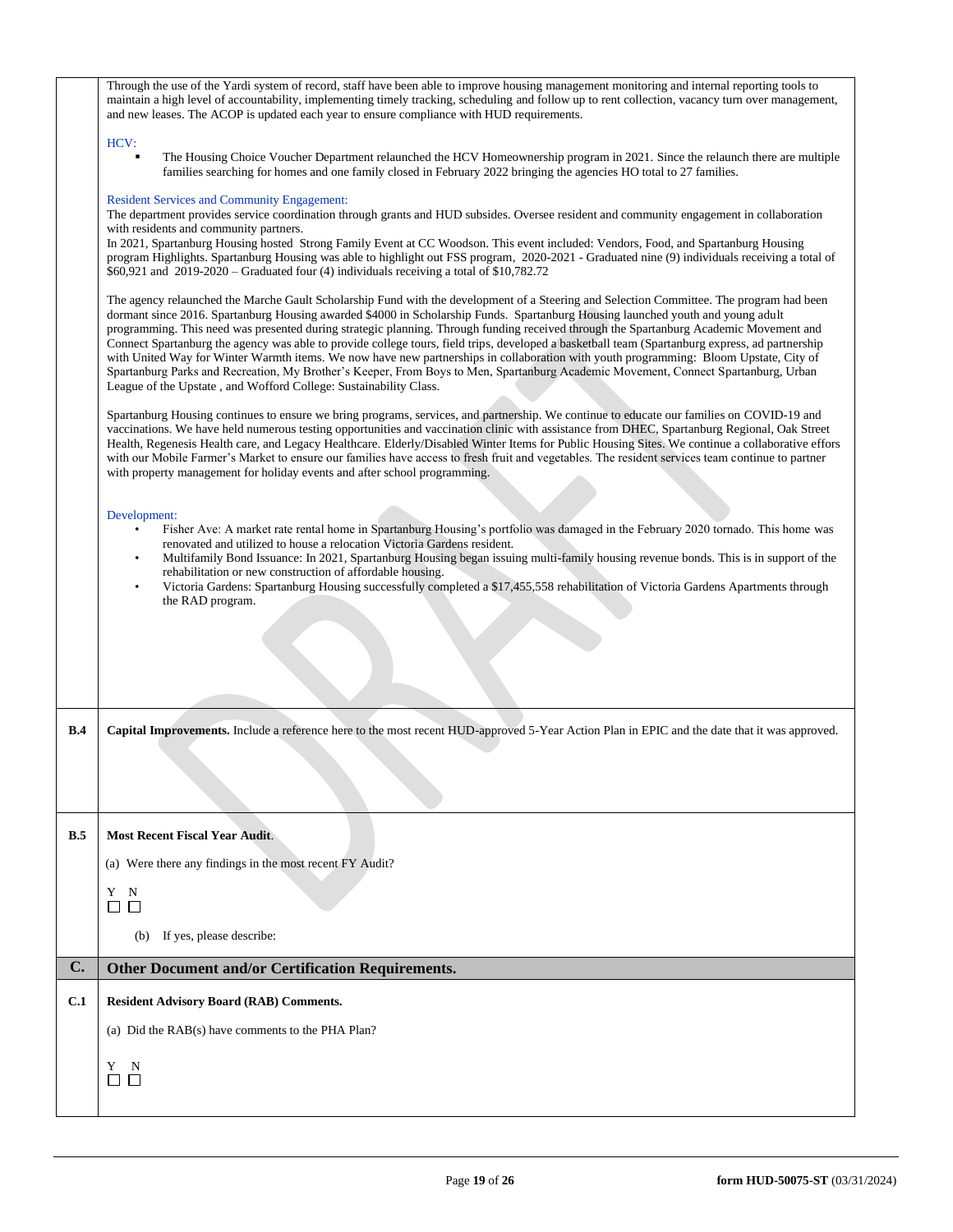|     | (b) If yes, comments must be submitted by the PHA as an attachment to the PHA Plan. PHAs must also include a narrative describing their<br>analysis of the RAB recommendations and the decisions made on these recommendations.                                                                                                                                                                                                                                                                                                                                                                                                |  |  |
|-----|--------------------------------------------------------------------------------------------------------------------------------------------------------------------------------------------------------------------------------------------------------------------------------------------------------------------------------------------------------------------------------------------------------------------------------------------------------------------------------------------------------------------------------------------------------------------------------------------------------------------------------|--|--|
| C.2 | Certification by State or Local Officials.                                                                                                                                                                                                                                                                                                                                                                                                                                                                                                                                                                                     |  |  |
|     | Form HUD 50077-SL, Certification by State or Local Officials of PHA Plans Consistency with the Consolidated Plan, must be submitted by the<br>PHA as an electronic attachment to the PHA Plan.                                                                                                                                                                                                                                                                                                                                                                                                                                 |  |  |
| C.3 | Civil Rights Certification/ Certification Listing Policies and Programs that the PHA has Revised since Submission of its Last Annual Plan.                                                                                                                                                                                                                                                                                                                                                                                                                                                                                     |  |  |
|     | Form HUD-50077-ST-HCV-HP, PHA Certifications of Compliance with PHA Plan, Civil Rights, and Related Laws and Regulations<br>Including PHA Plan Elements that Have Changed, must be submitted by the PHA as an electronic attachment to the PHA Plan.                                                                                                                                                                                                                                                                                                                                                                           |  |  |
| C.4 | Challenged Elements. If any element of the PHA Plan is challenged, a PHA must include such information as an attachment with a description of<br>any challenges to Plan elements, the source of the challenge, and the PHA's response to the public.                                                                                                                                                                                                                                                                                                                                                                           |  |  |
|     | Did the public challenge any elements of the Plan?<br>(a)                                                                                                                                                                                                                                                                                                                                                                                                                                                                                                                                                                      |  |  |
|     | Y N<br>$\Box$                                                                                                                                                                                                                                                                                                                                                                                                                                                                                                                                                                                                                  |  |  |
|     | If yes, include Challenged Elements.                                                                                                                                                                                                                                                                                                                                                                                                                                                                                                                                                                                           |  |  |
| C.5 | <b>Troubled PHA.</b><br>(a) Does the PHA have any current Memorandum of Agreement, Performance Improvement Plan, or Recovery Plan in place?<br>N N/A<br>Y<br>$\square$ $\square$<br>$\mathsf{L}$<br>(b) If yes, please describe:                                                                                                                                                                                                                                                                                                                                                                                               |  |  |
|     |                                                                                                                                                                                                                                                                                                                                                                                                                                                                                                                                                                                                                                |  |  |
| D.  | <b>Affirmatively Furthering Fair Housing (AFFH).</b>                                                                                                                                                                                                                                                                                                                                                                                                                                                                                                                                                                           |  |  |
| D.1 | <b>Affirmatively Furthering Fair Housing (AFFH).</b>                                                                                                                                                                                                                                                                                                                                                                                                                                                                                                                                                                           |  |  |
|     | Provide a statement of the PHA's strategies and actions to achieve fair housing goals outlined in an accepted Assessment of Fair Housing<br>$(AFH)$ consistent with 24 CFR $\S 5.154(d)(5)$ . Use the chart provided below. (PHAs should add as many goals as necessary to overcome fair<br>housing issues and contributing factors.) Until such time as the PHA is required to submit an AFH, the PHA is not obligated to complete<br>this chart. The PHA will fulfill, nevertheless, the requirements at 24 CFR § 903.7(0) enacted prior to August 17, 2015. See Instructions for<br>further detail on completing this item. |  |  |
|     | <b>Fair Housing</b><br>Goal:                                                                                                                                                                                                                                                                                                                                                                                                                                                                                                                                                                                                   |  |  |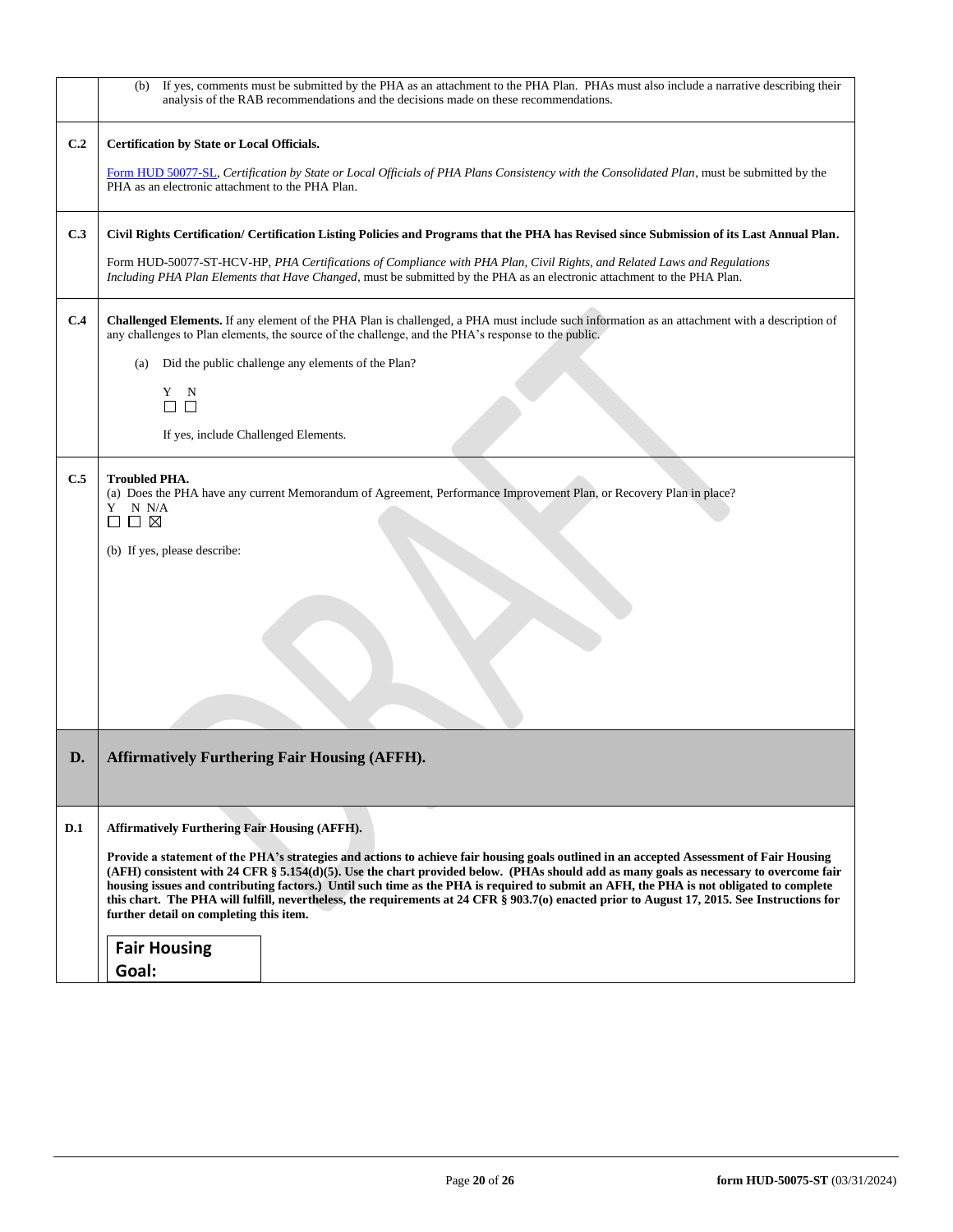# *Describe fair housing strategies and actions to achieve the goal*

**In March 2017, the City of Spartanburg, Spartanburg County, and the Spartanburg Housing entered into a collaborative partnership to prepare an Assessment of Fair Housing (AFH) Study.**

**Spartanburg County's Community and Economic Development Department has led the effort in support of Spartanburg Housing and the City to select consultant Mosaic Community Planning, LLC to prepare the study. Over the last nine months the three partners have gathered information from stakeholders, over 250 resident surveys, and six public meetings.**

**The completed document, the Joint Analysis of Impediments to Fair Housing Choice is required to be submitted to the U.S. Department of Housing and Urban Development – Fair Housing Division for review.**

**The document is a requirement as part of the partner's efforts to receive federal funds for housing, community development, and economic development. The completed document provides the partners with six (6) impediments that should be addressed over the next 3 -5 years.** 

> **1. Impediment #1: Lack Of Geographic Diversity In Affordable Housing Choices 2. Impediment #2: Neighborhoods Need Place - Based Community Investments**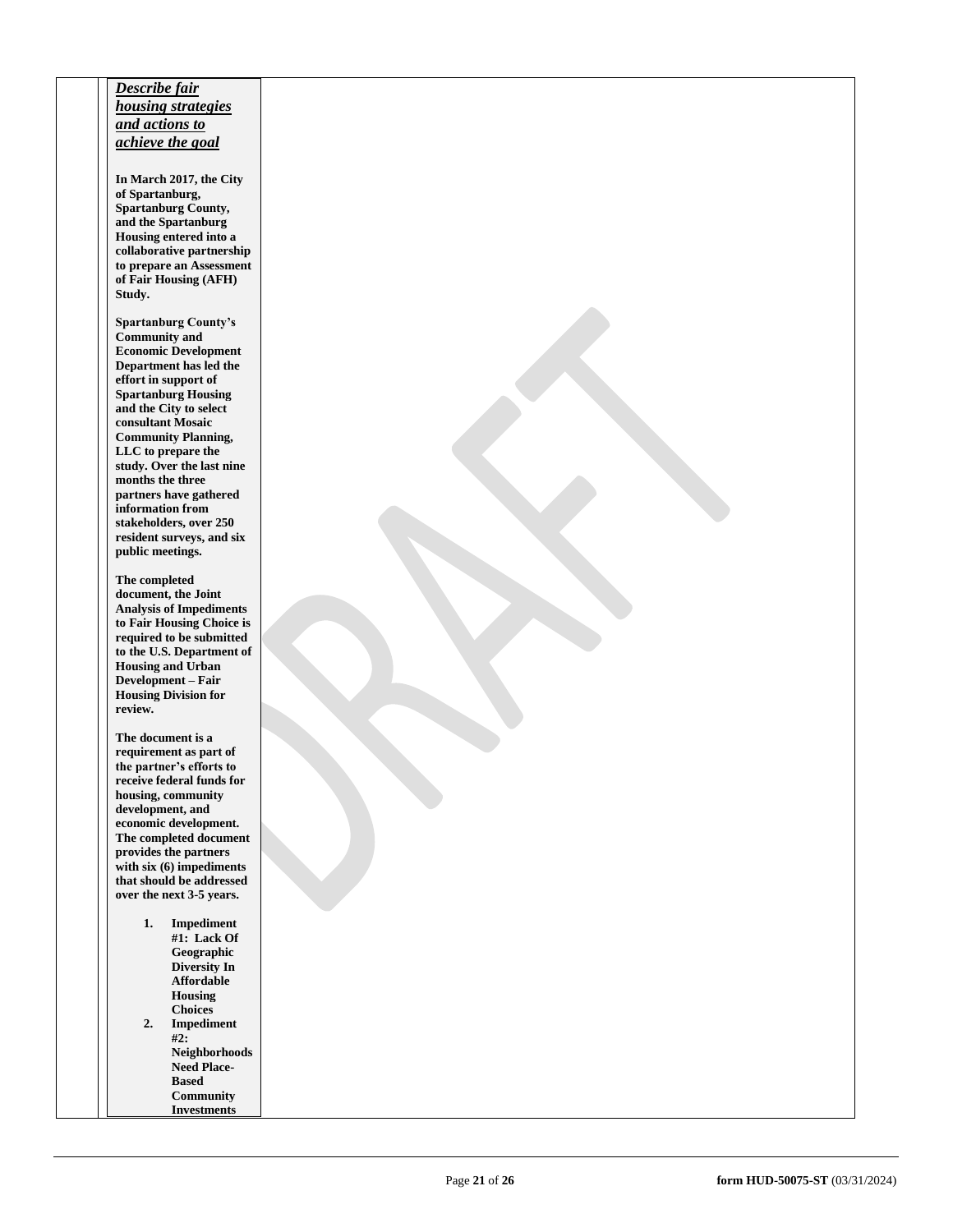| Impediment<br>3.                                        |  |
|---------------------------------------------------------|--|
| #3: Need For<br>$\label{1.1} {\bf {Continued}}$         |  |
| <b>And Expanded</b>                                     |  |
| <b>Fair Housing</b><br>Activities                       |  |
| $\label{lem:optimal} {\bf Implement}$<br>4.             |  |
| #4: Affordable                                          |  |
| Housing<br>Planning                                     |  |
| <b>Lacks Equity</b>                                     |  |
| Focus<br>5.                                             |  |
| $\label{lem:optimal} {\bf Implement}$<br>#5: Limited    |  |
| Housing                                                 |  |
| <b>Options For</b><br>People With                       |  |
| <b>Disabilities</b>                                     |  |
| $\label{lem:optimal} {\bf Implement}$<br>6.<br>#6: Weak |  |
| Jobs-Transit                                            |  |
| Connection                                              |  |
|                                                         |  |
|                                                         |  |
|                                                         |  |
|                                                         |  |
| Fair                                                    |  |
|                                                         |  |
| Housing                                                 |  |
| Goal:                                                   |  |
| <b>Describe</b>                                         |  |
| <u>fair</u>                                             |  |
| housing<br><i>strategies</i>                            |  |
| and                                                     |  |
| actions to                                              |  |
| achieve                                                 |  |
| the goal                                                |  |
|                                                         |  |
|                                                         |  |
|                                                         |  |
|                                                         |  |
|                                                         |  |
| Fair                                                    |  |
| <b>Housing</b>                                          |  |
| Goal:                                                   |  |
| <b>Describe</b>                                         |  |
| fair                                                    |  |
| housing                                                 |  |
| strategies                                              |  |
| and                                                     |  |
| actions to                                              |  |
| achieve                                                 |  |
| the goal                                                |  |
|                                                         |  |
|                                                         |  |
|                                                         |  |
|                                                         |  |
|                                                         |  |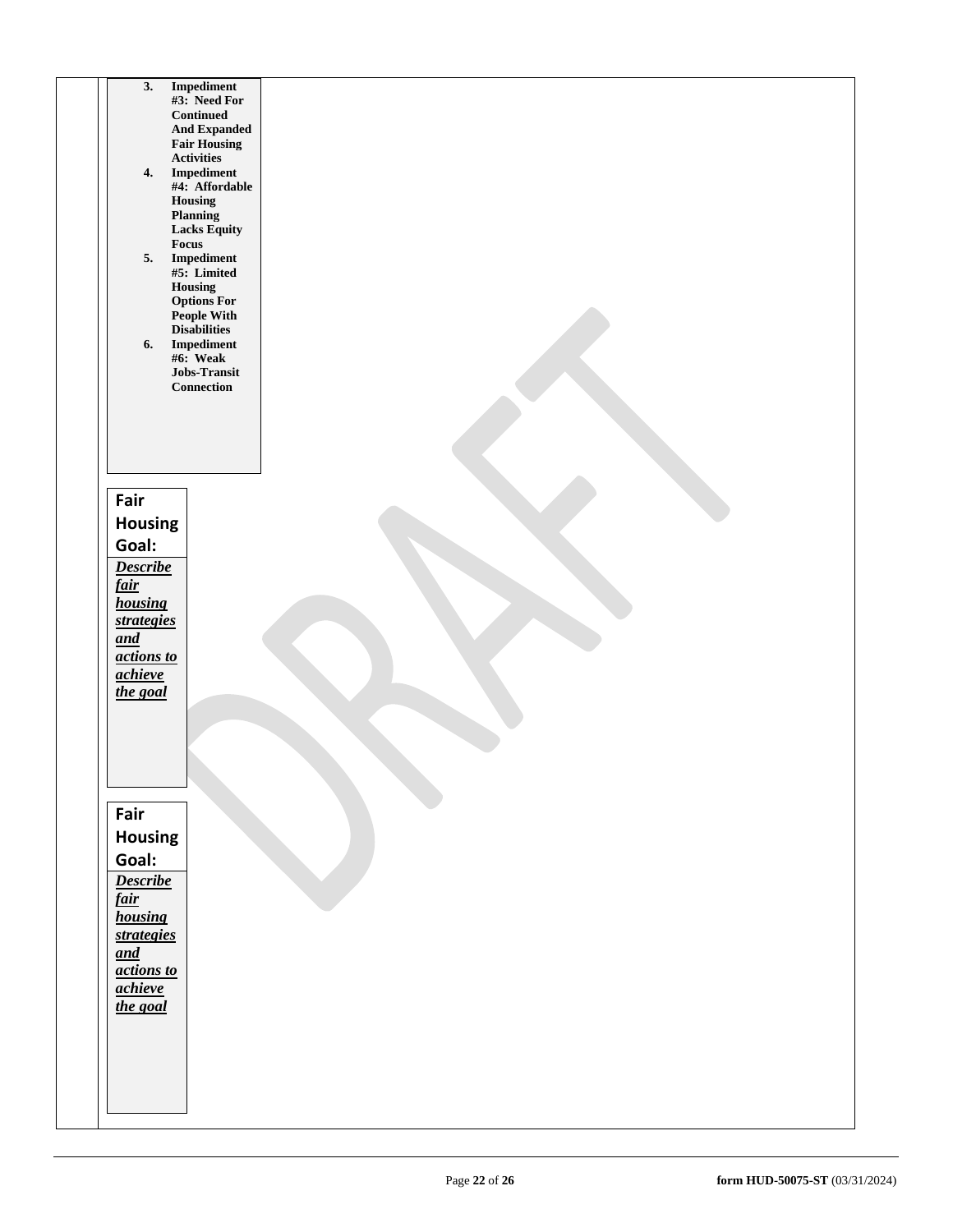# **Instructions for Preparation of Form HUD-50075-ST Annual PHA Plan for Standard and Troubled PHAs**

- **PHA Information.** All PHAs must complete this section. (24 CFR §903.4)
	- **A.1** Include the full **PHA Name**, **PHA Code**, **PHA Type**, **PHA Fiscal Year Beginning** (MM/YYYY), **PHA Inventory, Number of Public Housing Units and or Housing Choice Vouchers (HCVs), PHA Plan Submission Type**, and the **Availability of Information**, specific location(s) of all information relevant to the public hearing and proposed PHA Plan.  $(24 \text{ CFR } \frac{§903.23(4)(e)}{e})$

**PHA Consortia**: Check box if submitting a Joint PHA Plan and complete the table. [\(24 CFR §943.128\(a\)\)](http://ecfr.gpoaccess.gov/cgi/t/text/text-idx?c=ecfr&sid=cc31cf1c3a2b84ba4ead75d35d258f67&rgn=div5&view=text&node=24:4.0.3.1.10&idno=24#24:4.0.3.1.10.2.5.7)

## **B. Plan Elements.** All PHAs must complete this section.

## **B.1 Revision of Existing PHA Plan Elements.** PHAs must:

Identify specifically which plan elements listed below that have been revised by the PHA. To specify which elements have been revised, mark the "yes" box. If an element has not been revised, mark "no." [\(24 CFR §903.7\)](http://ecfr.gpoaccess.gov/cgi/t/text/text-idx?c=ecfr&sid=13734845220744370804c20da2294a03&rgn=div5&view=text&node=24:4.0.3.1.3&idno=24#24:4.0.3.1.3.2.5.5)

 **Statement of Housing Needs and Strategy for Addressing Housing Needs.** Provide a statement addressing the housing needs of low-income, very low-income and extremely low-income families and a brief description of the PHA's strategy for addressing the housing needs of families who reside in the jurisdiction served by the PHA and other families who are on the public housing and Section 8 tenant-based assistance waiting lists. The statement must identify the housing needs of (i) families with incomes below 30 percent of area median income (extremely low-income); (ii) elderly families (iii) households with individuals with disabilities, and households of various races and ethnic groups residing in the jurisdiction or on the public housing and Section 8 tenant-based assistance waiting lists based on information provided by the applicable Consolidated Plan, information provided by HUD, and other generally available data. The statement of housing needs shall be based on information provided by the applicable Consolidated Plan, information provided by HUD, and generally available data. The identification of housing needs must address issues of affordability, supply, quality, accessibility, size of units, and location. Once the PHA has submitted an Assessment of Fair Housing (AFH), which includes an assessment of disproportionate housing needs in accordance with 24 CFR §5.154(d)(2)(iv), information on households with individuals with disabilities and households of various races and ethnic groups residing in the jurisdiction or on the waiting lists no longer needs to be included in the Statement of Housing Needs and Strategy for Addressing Housing Needs. (24 CFR §903.7(a)).

The identification of housing needs must address issues of affordability, supply, quality, accessibility, size of units, and location. [\(24 CFR §903.7\(a\)\(2\)\(](http://ecfr.gpoaccess.gov/cgi/t/text/text-idx?c=ecfr&sid=13734845220744370804c20da2294a03&rgn=div5&view=text&node=24:4.0.3.1.3&idno=24#24:4.0.3.1.3.2.5.5)i)) Provide a description of the ways in which the PHA intends, to the maximum extent practicable, to address those housing needs in the upcoming year and the PHA's reasons for choosing its strategy.  $(24 \text{ CFR } \frac{8903.7(a)(2)(ii)}{i})$ 

 **Deconcentration and Other Policies that Govern Eligibility, Selection, and Admissions**. PHAs must submit a Deconcentration Policy for Field Office review. For additional guidance on what a PHA must do to deconcentrate poverty in its development and comply with fair housing requirements, see [24 CFR 903.2.](http://ecfr.gpoaccess.gov/cgi/t/text/text-idx?c=ecfr&sid=31b6a8e6f1110b36cc115eb6e4d5e3b4&rgn=div5&view=text&node=24:4.0.3.1.3&idno=24#24:4.0.3.1.3.1.5.2) [\(24 CFR §903.23\(b\)\)](http://ecfr.gpoaccess.gov/cgi/t/text/text-idx?c=ecfr&sid=13734845220744370804c20da2294a03&rgn=div5&view=text&node=24:4.0.3.1.3&idno=24#24:4.0.3.1.3.2.5.9) Describe the PHA's admissions policy for deconcentration of poverty and income mixing of lower-income families in public housing. The Deconcentration Policy must describe the PHA's policy for bringing higher income tenants into lower income developments and lower income tenants into higher income developments. The deconcentration requirements apply to general occupancy and family public housing developments. Refer to 24 CFR §903.2(b)(2) for developments not subject to deconcentration of poverty and income mixing requirements. [\(24 CFR §903.7\(b\)\)](http://ecfr.gpoaccess.gov/cgi/t/text/text-idx?c=ecfr&sid=b44bf19bef93dd31287608d2c687e271&rgn=div5&view=text&node=24:4.0.3.1.3&idno=24#24:4.0.3.1.3.2.5.5) Describe the PHA's procedures for maintain waiting lists for admission to public housing and address any site-based waiting lists. [\(24 CFR §903.7\(b\)\)](http://ecfr.gpoaccess.gov/cgi/t/text/text-idx?c=ecfr&sid=b44bf19bef93dd31287608d2c687e271&rgn=div5&view=text&node=24:4.0.3.1.3&idno=24#24:4.0.3.1.3.2.5.5). A statement of the PHA's policies that govern resident or tenant eligibility, selection and admission including admission preferences for both public housing and HCV. (24 [CFR §903.7\(b\)\)](http://ecfr.gpoaccess.gov/cgi/t/text/text-idx?c=ecfr&sid=b44bf19bef93dd31287608d2c687e271&rgn=div5&view=text&node=24:4.0.3.1.3&idno=24#24:4.0.3.1.3.2.5.5) Describe the unit assignment policies for public housing. [\(24 CFR §903.7\(b\)\)](http://ecfr.gpoaccess.gov/cgi/t/text/text-idx?c=ecfr&sid=b44bf19bef93dd31287608d2c687e271&rgn=div5&view=text&node=24:4.0.3.1.3&idno=24#24:4.0.3.1.3.2.5.5)

 **Financial Resources.** A statement of financial resources, including a listing by general categories, of the PHA's anticipated resources, such as PHA operating, capital and other anticipated Federal resources available to the PHA, as well as tenant rents and other income available to support public housing or tenant-based assistance. The statement also should include the non-Federal sources of funds supporting each Federal program, and state the planned use for the resources.  $(24 \text{ CFR } \text{\textless} 903.7(c))$ 

 **Rent Determination.** A statement of the policies of the PHA governing rents charged for public housing and HCV dwelling units, including applicable public housing flat rents, minimum rents, voucher family rent contributions, and payment standard policies. [\(24 CFR §903.7\(d\)\)](http://ecfr.gpoaccess.gov/cgi/t/text/text-idx?c=ecfr&sid=b44bf19bef93dd31287608d2c687e271&rgn=div5&view=text&node=24:4.0.3.1.3&idno=24#24:4.0.3.1.3.2.5.5)

□ **Operation and Management.** A statement of the rules, standards, and policies of the PHA governing maintenance and management of housing owned, assisted, or operated by the public housing agency (which shall include measures necessary for the prevention or eradication of pest infestation, including cockroaches), and management of the PHA and programs of the PHA. [\(24 CFR §903.7\(e\)\)](http://ecfr.gpoaccess.gov/cgi/t/text/text-idx?c=ecfr&sid=b44bf19bef93dd31287608d2c687e271&rgn=div5&view=text&node=24:4.0.3.1.3&idno=24#24:4.0.3.1.3.2.5.5)

 **Grievance Procedures.** A description of the grievance and informal hearing and review procedures that the PHA makes available to its residents and applicants. [\(24 CFR §903.7\(f\)\)](http://ecfr.gpoaccess.gov/cgi/t/text/text-idx?c=ecfr&sid=b44bf19bef93dd31287608d2c687e271&rgn=div5&view=text&node=24:4.0.3.1.3&idno=24#24:4.0.3.1.3.2.5.5)

 **Homeownership Programs**. A description of any Section 5h, Section 32, Section 8y, or HOPE I public housing or Housing Choice Voucher (HCV) homeownership programs (including project number and unit count) administered by the agency or for which the PHA has applied or will apply for approval. [\(24 CFR §903.7\(k\)\)](http://ecfr.gpoaccess.gov/cgi/t/text/text-idx?c=ecfr&sid=b44bf19bef93dd31287608d2c687e271&rgn=div5&view=text&node=24:4.0.3.1.3&idno=24#24:4.0.3.1.3.2.5.5)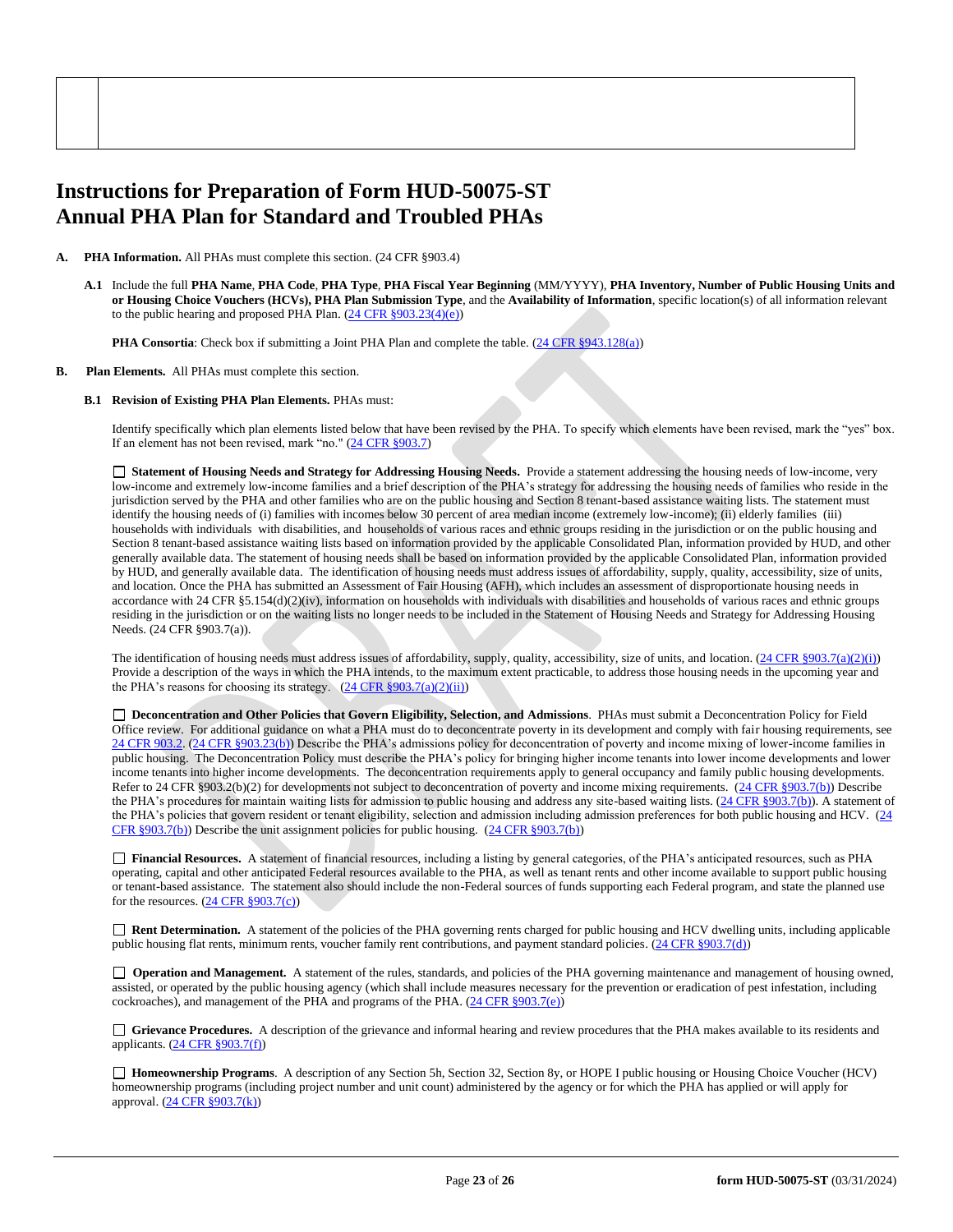**Community Service and Self Sufficiency Programs**. Describe how the PHA will comply with the requirements of [\(24 CFR §903.7\(l\)\)](http://ecfr.gpoaccess.gov/cgi/t/text/text-idx?c=ecfr&sid=13734845220744370804c20da2294a03&rgn=div5&view=text&node=24:4.0.3.1.3&idno=24#24:4.0.3.1.3.2.5.5). Provide a description of: **1)** Any programs relating to services and amenities provided or offered to assisted families; and **2)** Any policies or programs of the PHA for the enhancement of the economic and social self-sufficiency of assisted families, including programs subject to Section 3 of the Housing and Urban Development Act of 1968 (24 CFR Part 135) and FSS. [\(24 CFR §903.7\(l\)\)](http://ecfr.gpoaccess.gov/cgi/t/text/text-idx?c=ecfr&sid=b44bf19bef93dd31287608d2c687e271&rgn=div5&view=text&node=24:4.0.3.1.3&idno=24#24:4.0.3.1.3.2.5.5)

 **Safety and Crime Prevention (VAWA).** Describe the PHA's plan for safety and crime prevention to ensure the safety of the public housing residents. The statement must provide development-by-development or jurisdiction wide-basis: (i) A description of the need for measures to ensure the safety of public housing residents; (ii) A description of any crime prevention activities conducted or to be conducted by the PHA; and (iii) A description of the coordination between the PHA and the appropriate police precincts for carrying out crime prevention measures and activities. [\(24 CFR §903.7\(m\)\)](http://ecfr.gpoaccess.gov/cgi/t/text/text-idx?c=ecfr&sid=13734845220744370804c20da2294a03&rgn=div5&view=text&node=24:4.0.3.1.3&idno=24#24:4.0.3.1.3.2.5.5) A description of: **1)** Any activities, services, or programs provided or offered by an agency, either directly or in partnership with other service providers, to child or adult victims of domestic violence, dating violence, sexual assault, or stalking; **2)** Any activities, services, or programs provided or offered by a PHA that helps child and adult victims of domestic violence, dating violence, sexual assault, or stalking, to obtain or maintain housing; and **3)** Any activities, services, or programs provided or offered by a public housing agency to prevent domestic violence, dating violence, sexual assault, and stalking, or to enhance victim safety in assisted families. [\(24 CFR §903.7\(m\)\(5\)\)](http://ecfr.gpoaccess.gov/cgi/t/text/text-idx?c=ecfr&sid=b44bf19bef93dd31287608d2c687e271&rgn=div5&view=text&node=24:4.0.3.1.3&idno=24#24:4.0.3.1.3.2.5.5)

**Pet Policy.** Describe the PHA's policies and requirements pertaining to the ownership of pets in public housing. [\(24 CFR §903.7\(n\)\)](http://ecfr.gpoaccess.gov/cgi/t/text/text-idx?c=ecfr&sid=13734845220744370804c20da2294a03&rgn=div5&view=text&node=24:4.0.3.1.3&idno=24#24:4.0.3.1.3.2.5.5)

 **Asset Management.** State how the agency will carry out its asset management functions with respect to the public housing inventory of the agency, including how the agency will plan for the long-term operating, capital investment, rehabilitation, modernization, disposition, and other needs for such inventory. [\(24 CFR §903.7\(q\)\)](http://ecfr.gpoaccess.gov/cgi/t/text/text-idx?c=ecfr&sid=13734845220744370804c20da2294a03&rgn=div5&view=text&node=24:4.0.3.1.3&idno=24#24:4.0.3.1.3.2.5.5)

■ **Substantial Deviation.** PHA must provide its criteria for determining a "substantial deviation" to its 5-Year Plan. [\(24 CFR §903.7\(r\)\(2\)\(i\)\)](http://ecfr.gpoaccess.gov/cgi/t/text/text-idx?c=ecfr&sid=13734845220744370804c20da2294a03&rgn=div5&view=text&node=24:4.0.3.1.3&idno=24#24:4.0.3.1.3.2.5.5)

 **Significant Amendment/Modification**. PHA must provide its criteria for determining a "Significant Amendment or Modification" to its 5-Year and Annual Plan. For modifications resulting from the Rental Assistance Demonstration (RAD) program, refer to the 'Sample PHA Plan Amendment' found in Notice PIH-2012-32 REV-3, successor RAD Implementation Notices, or other RAD Notices.

If any boxes are marked "yes", describe the revision(s) to those element(s) in the space provided.

PHAs must submit a Deconcentration Policy for Field Office review. For additional guidance on what a PHA must do to deconcentrate poverty in its development and comply with fair housing requirements, se[e 24 CFR 903.2.](http://ecfr.gpoaccess.gov/cgi/t/text/text-idx?c=ecfr&sid=31b6a8e6f1110b36cc115eb6e4d5e3b4&rgn=div5&view=text&node=24:4.0.3.1.3&idno=24#24:4.0.3.1.3.1.5.2) [\(24 CFR §903.23\(b\)\)](http://ecfr.gpoaccess.gov/cgi/t/text/text-idx?c=ecfr&sid=13734845220744370804c20da2294a03&rgn=div5&view=text&node=24:4.0.3.1.3&idno=24#24:4.0.3.1.3.2.5.9)

**B.2** New Activities. If the PHA intends to undertake any new activities related to these elements in the current Fiscal Year, mark "yes" for those elements, and describe the activities to be undertaken in the space provided. If the PHA does not plan to undertake these activities, mark "no."

 **HOPE VI or Choice Neighborhoods. 1)** A description of any housing (including project number (if known) and unit count) for which the PHA will apply for HOPE VI or Choice Neighborhoods; and **2)** A timetable for the submission of applications or proposals. The application and approval process for Hope VI or Choice Neighborhoods is a separate process. See guidance on HUD's website at:

[https://www.hud.gov/program\\_offices/public\\_indian\\_housing/programs/ph/hope6](https://www.hud.gov/program_offices/public_indian_housing/programs/ph/hope6) . [\(Notice PIH 2011-47\)](http://www.hud.gov/offices/adm/hudclips/notices/pih/07pihnotices.cfm)

 **Mixed Finance Modernization or Development. 1)** A description of any housing (including project number (if known) and unit count) for which the PHA will apply for Mixed Finance Modernization or Development; and **2)** A timetable for the submission of applications or proposals. The application and approval process for Mixed Finance Modernization or Development is a separate process. See guidance on HUD's website at: [https://www.hud.gov/program\\_offices/public\\_indian\\_housing/programs/ph/hope6/mfph#4](https://www.hud.gov/program_offices/public_indian_housing/programs/ph/hope6/mfph#4)

□ **Demolition and/or Disposition.** With respect to public housing only, describe any public housing development(s), or portion of a public housing development projects, owned by the PHA and subject to ACCs (including project number and unit numbers [or addresses]), and the number of affected units along with their sizes and accessibility features) for which the PHA will apply or is currently pending for demolition or disposition approval under section 18 of the 1937 Act (42 U.S.C. 1437p); and (2) A timetable for the demolition or disposition. This statement must be submitted to the extent that approved and/or pending demolition and/or disposition has changed as described in the PHA's last Annual and/or 5-Year PHA Plan submission. The application and approval process for demolition and/or disposition is a separate process. Approval of the PHA Plan does not constitute approval of these activities. See guidance on HUD's website at: [http://www.hud.gov/offices/pih/centers/sac/demo\\_dispo/index.cfm.](http://www.hud.gov/offices/pih/centers/sac/demo_dispo/index.cfm) [\(24 CFR §903.7\(h\)\)](http://ecfr.gpoaccess.gov/cgi/t/text/text-idx?c=ecfr&sid=13734845220744370804c20da2294a03&rgn=div5&view=text&node=24:4.0.3.1.3&idno=24#24:4.0.3.1.3.2.5.5)

**Designated Housing for Elderly and Disabled Families.** Describe any public housing projects owned, assisted or operated by the PHA (or portions thereof), in the upcoming fiscal year, that the PHA has continually operated as, has designated, or will apply for designation for occupancy by elderly and/or disabled families only. Include the following information: **1**) development name and number; **2**) designation type; **3**) application status; **4**) date the designation was approved, submitted, or planned for submission, **5**) the number of units affected and; **6)** expiration date of the designation of any HUD approved plan. **Note**: The application and approval process for such designations is separate from the PHA Plan process, and PHA Plan approval does not constitute HUD approval of any designation.  $(24 \text{ CFR } \frac{§903.7(i)(C)}{)}$ 

**Conversion of Public Housing under the Voluntary or Mandatory Conversion programs.** Describe any public housing building(s) (including project number and unit count) owned by the PHA that the PHA is required to convert or plans to voluntarily convert to tenant-based assistance; **2)** An analysis of the projects or buildings required to be converted; and **3)** A statement of the amount of assistance received to be used for rental assistance or other housing assistance in connection with such conversion. See guidance on HUD's website at:

<http://www.hud.gov/offices/pih/centers/sac/conversion.cfm>. [\(24 CFR §903.7\(j\)\)](http://ecfr.gpoaccess.gov/cgi/t/text/text-idx?c=ecfr&sid=13734845220744370804c20da2294a03&rgn=div5&view=text&node=24:4.0.3.1.3&idno=24#24:4.0.3.1.3.2.5.5)

-

**Conversion of Public Housing under the Rental Assistance Demonstration (RAD) program.** Describe any public housing building(s) (including project number and unit count) owned by the PHA that the PHA plans to voluntarily convert to Project-Based Rental Assistance or Project-Based Vouchers under RAD. See additional guidance on HUD's website at: [Notice PIH 2012-32](http://portal.hud.gov/hudportal/HUD?src=/program_offices/administration/hudclips/notices/pih/12pihnotices) REV-3, successor RAD Implementation Notices, and other RAD notices.

**Occupancy by Over-Income Families.** A PHA that owns or operates fewer than two hundred fifty (250) public housing units, may lease a unit in a public housing development to an over-income family (a family whose annual income exceeds the limit for a low income family at the time of initial occupancy), if all the following conditions are satisfied: (1) There are no eligible low income families on the PHA waiting list or applying for public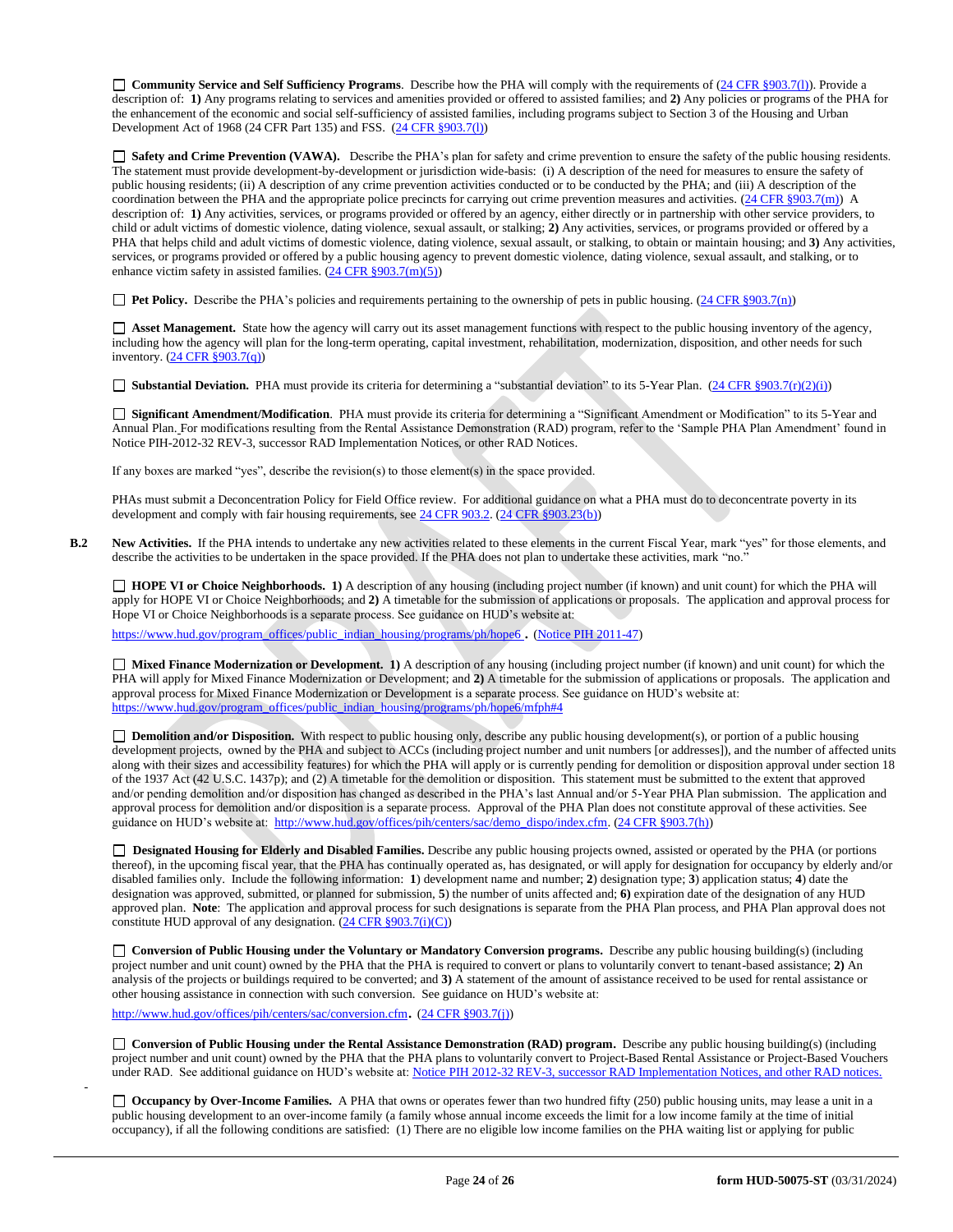housing assistance when the unit is leased to an over-income family; (2) The PHA has publicized availability of the unit for rental to eligible low income families, including publishing public notice of such availability in a newspaper of general circulation in the jurisdiction at least thirty days before offering the unit to an over-income family; (3) The over-income family rents the unit on a month-to-month basis for a rent that is not less than the PHA's cost to operate the unit; (4) The lease to the over-income family provides that the family agrees to vacate the unit when needed for rental to an eligible family; and (5) The PHA gives the over-income family at least thirty days notice to vacate the unit when the unit is needed for rental to an eligible family. The PHA may incorporate information on occupancy by over-income families into its PHA Plan statement of deconcentration and other policies that govern eligibility, selection, and admissions. See additional guidance on HUD's website at[: Notice PIH 2011-7.](http://portal.hud.gov/hudportal/HUD?src=/program_offices/administration/hudclips/notices/pih) [\(24 CFR 960.503\)](http://ecfr.gpoaccess.gov/cgi/t/text/text-idx?c=ecfr&sid=fa64c7c83a160f7c42da881396459a31&rgn=div5&view=text&node=24:4.0.3.1.13&idno=24#24:4.0.3.1.13.5.5.1) (24 CFR 903.7(b))

□ **Occupancy by Police Officers.** The PHA may allow police officers who would not otherwise be eligible for occupancy in public housing, to reside in a public housing dwelling unit. The PHA must include the number and location of the units to be occupied by police officers, and the terms and conditions of their tenancies; and a statement that such occupancy is needed to increase security for public housing residents. A "police officer" means a person determined by the PHA to be, during the period of residence of that person in public housing, employed on a full-time basis as a duly licensed professional police officer by a Federal, State or local government or by any agency of these governments. An officer of an accredited police force of a housing agency may qualify. The PHA may incorporate information on occupancy by police officers into its PHA Plan statement of deconcentration and other policies that govern eligibility, selection, and admissions. See additional guidance on HUD's website at: [Notice PIH 2011-7.](http://portal.hud.gov/hudportal/HUD?src=/program_offices/administration/hudclips/notices/pih) [\(24 CFR 960.505\)](http://ecfr.gpoaccess.gov/cgi/t/text/text-idx?c=ecfr&sid=fa64c7c83a160f7c42da881396459a31&rgn=div5&view=text&node=24:4.0.3.1.13&idno=24#24:4.0.3.1.13.5.5.2) (24 CFR 903.7(b))

 **Non-Smoking Policies.** The PHA may implement non-smoking policies in its public housing program and incorporate this into its PHA Plan statement of operation and management and the rules and standards that will apply to its projects. See additional guidance on HUD's website at[: Notice PIH 2009-21](http://portal.hud.gov/hudportal/HUD?src=/program_offices/administration/hudclips/notices/pih/09pihnotices) and Notice PIH-2017-03. [\(24 CFR §903.7\(e\)\)](http://ecfr.gpoaccess.gov/cgi/t/text/text-idx?c=ecfr&sid=b44bf19bef93dd31287608d2c687e271&rgn=div5&view=text&node=24:4.0.3.1.3&idno=24#24:4.0.3.1.3.2.5.5)

**Project-Based Vouchers.** Describe any plans to use Housing Choice Vouchers (HCVs) for new project-based vouchers, which must comply with PBV goals, civil rights requirements, Housing Quality Standards (HQS) and deconcentration standards, as stated in 983.57(b)(1) and set forth in the PHA Plan statement of deconcentration and other policies that govern eligibility, selection, and admissions. If using project-based vouchers, provide the projected number of project-based units and general locations, and describe how project-basing would be consistent with the PHA Plan [\(24 CFR §903.7\(b\)\)](http://ecfr.gpoaccess.gov/cgi/t/text/text-idx?c=ecfr&sid=b44bf19bef93dd31287608d2c687e271&rgn=div5&view=text&node=24:4.0.3.1.3&idno=24#24:4.0.3.1.3.2.5.5).

 **Units with Approved Vacancies for Modernization.** The PHA must include a statement related to units with approved vacancies that are undergoing modernization in accordance wit[h 24 CFR §990.145\(a\)\(1\).](http://www.ecfr.gov/cgi-bin/retrieveECFR?gp=1&SID=861f819542172e8e9912b8c1348ee120&ty=HTML&h=L&n=24y4.0.3.1.23&r=PART)

**Other Capital Grant Programs** (i.e., Capital Fund Community Facilities Grants or Emergency Safety and Security Grants).

For all activities that the PHA plans to undertake in the current Fiscal Year, provide a description of the activity in the space provided.

- **B.3 Progress Report.** For all Annual Plans following submission of the first Annual Plan, a PHA must include a brief statement of the PHA's progress in meeting the mission and goals described in the 5-Year PHA Plan.  $(24 \text{ CFR } \text{\textless} 903.7(\text{r})(1))$
- **B.4 Capital Improvements.** PHAs that receive funding from the Capital Fund Program (CFP) must complete this section [\(24 CFR §903.7 \(g\)\)](http://ecfr.gpoaccess.gov/cgi/t/text/text-idx?c=ecfr&sid=0885bb33f96a064e6519e07d66d87fd6&rgn=div5&view=text&node=24:4.0.3.1.3&idno=24#24:4.0.3.1.3.2.5.5). To comply with this requirement, the PHA must reference the most recent HUD approved Capital Fund 5 Year Action Plan in EPIC and the date that it was approved. PHAs can reference the form by including the following language in the Capital Improvement section of the appropriate Annual or Streamlined PHA Plan Template: "See Capital Fund 5 Year Action Plan in EPIC approved by HUD on XX/XX/XXXX."
- **B.5 Most Recent Fiscal Year Audit.** If the results of the most recent fiscal year audit for the PHA included any findings, mark "yes" and describe those findings in the space provided.  $(24 \text{ CFR } \text{\textless} 903.7(p))$

#### **C. Other Document and/or Certification Requirements.**

- **C.1 Resident Advisory Board (RAB) comments**. If the RAB had comments on the annual plan, mark "yes," submit the comments as an attachment to the Plan and describe the analysis of the comments and the PHA's decision made on these recommendations. [\(24 CFR §903.13\(c\),](http://ecfr.gpoaccess.gov/cgi/t/text/text-idx?c=ecfr&sid=13734845220744370804c20da2294a03&rgn=div5&view=text&node=24:4.0.3.1.3&idno=24#24:4.0.3.1.3.2.5.9) [24 CFR §903.19\)](http://ecfr.gpoaccess.gov/cgi/t/text/text-idx?c=ecfr&sid=f41eb312b1425d2a95a2478fde61e11f&rgn=div5&view=text&node=24:4.0.3.1.3&idno=24#24:4.0.3.1.3.2.5.12)
- **C.2 Certification by State of Local Officials.** Form HUD-50077-SL, *Certification by State or Local Officials of PHA Plans Consistency with the Consolidated Plan*, must be submitted by the PHA as an electronic attachment to the PHA Plan. [\(24 CFR §903.15\)](http://ecfr.gpoaccess.gov/cgi/t/text/text-idx?c=ecfr&sid=929855241bbc0873ac4be47579a4d2bf&rgn=div5&view=text&node=24:4.0.3.1.3&idno=24#24:4.0.3.1.3.2.5.10). Note: A PHA may request to change its fiscal year to better coordinate its planning with planning done under the Consolidated Plan process by State or local officials as applicable.
- **C.**3 **Civil Rights Certification/ Certification Listing Policies and Programs that the PHA has Revised since Submission of its Last Annual Plan.** Provide a certification that the following plan elements have been revised, provided to the RAB for comment before implementation, approved by the PHA board, and made available for review and inspection by the public. This requirement is satisfied by completing and submitting form HUD-50077 ST-HCV-HP, *PHA Certifications of Compliance with PHA Plan, Civil Rights, and Related Laws and Regulations Including PHA Plan Elements that Have Changed*. Form HUD-50077-ST-HCV-HP, *PHA Certifications of Compliance with PHA Plan, Civil Rights, and Related Laws and Regulations Including PHA Plan Elements that Have Changed* must be submitted by the PHA as an electronic attachment to the PHA Plan. This includes all certifications relating to Civil Rights and related regulations. A PHA will be considered in compliance with the certification requirement to affirmatively further fair housing if the PHA fulfills the requirements of §§ 903.7(o)(1) and 903.15(d) and: (i) examines its programs or proposed programs; (ii) identifies any fair housing issues and contributing factors within those programs, in accordance with 24 CFR 5.154 or 24 CFR 5.160(a)(3) as applicable; (iii) specifies actions and strategies designed to address contributing factors, related fair housing issues, and goals in the applicable Assessment of Fair Housing consistent with 24 CFR 5.154 in a reasonable manner in view of the resources available; (iv) works with jurisdictions to implement any of the jurisdiction's initiatives to affirmatively further fair housing that require the PHA's involvement; (v) operates programs in a manner consistent with any applicable consolidated plan under 24 CFR part 91, and with any order or agreement, to comply with the authorities specified in paragraph (o)(1) of this section; (vi) complies with any contribution or consultation requirement with respect to any applicable AFH, in accordance with 24 CFR 5.150 through 5.180; (vii) maintains records reflecting these analyses, actions, and the results of these actions; and (viii) takes steps acceptable to HUD to remedy known fair housing or civil rights violations. impediments to fair housing choice within those programs; addresses those impediments in a reasonable fashion in view of the resources available; works with the local jurisdiction to implement any of the jurisdiction's initiatives to affirmatively further fair housing; and assures that the annual plan is consistent with any applicable Consolidated Plan for its jurisdiction. (24 CFR §903.7(o)).
- **C.4 Challenged Elements**. If any element of the Annual PHA Plan or 5-Year PHA Plan is challenged, a PHA must include such information as an attachment to the Annual PHA Plan or 5-Year PHA Plan with a description of any challenges to Plan elements, the source of the challenge, and the PHA's response to the public.